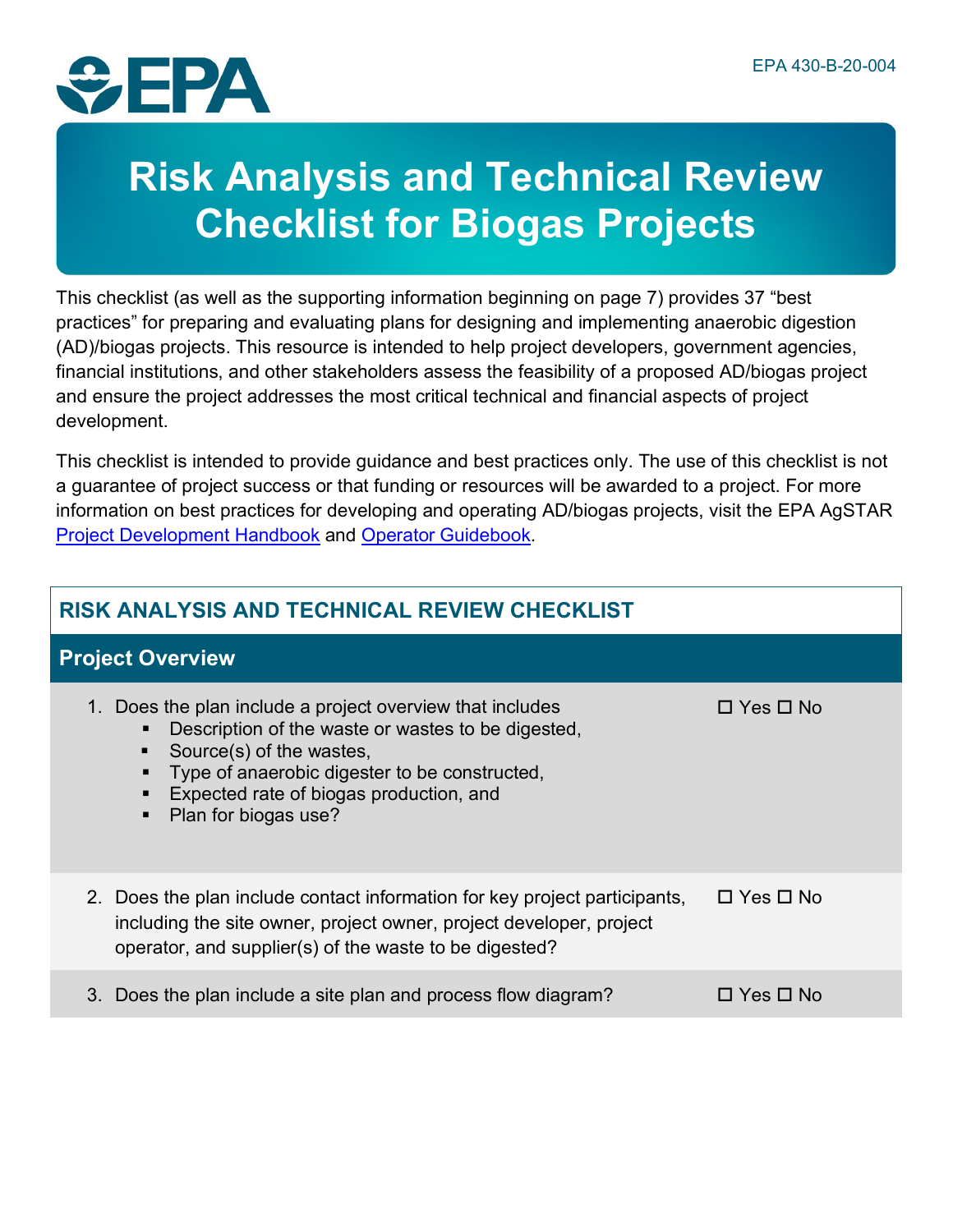| <b>Feedstock Supply and Characteristics</b>                                                                                                                                                                                                                                                                                               |                                 |
|-------------------------------------------------------------------------------------------------------------------------------------------------------------------------------------------------------------------------------------------------------------------------------------------------------------------------------------------|---------------------------------|
| 4. Does the plan adequately describe the source(s), volume, and<br>characteristics of the feedstocks for the anaerobic digester?                                                                                                                                                                                                          | $\Box$ Yes $\Box$ No            |
| 5. If feedstocks will be obtained from third parties, does the plan include<br>evidence of long-term supply agreements (at least for the term of any<br>requested loans)?                                                                                                                                                                 | $\Box$ Yes $\Box$ No $\Box$ N/A |
| 6. Does the plan present the assumptions and calculations that support<br>the expected rate of biogas production, such as cubic feet per day, for<br>the waste or combination of wastes to be anaerobically digested?                                                                                                                     | $\Box$ Yes $\Box$ No            |
| 7. Is the stated digester influent total solids (TS) concentration consistent $\Box$ Yes $\Box$ No<br>with the proposed type of anaerobic digester?                                                                                                                                                                                       |                                 |
| <b>Biogas Production Potential</b>                                                                                                                                                                                                                                                                                                        |                                 |
| 8. Does the plan present calculations for expected volumetric rate of<br>biogas production for each given influent processed?                                                                                                                                                                                                             | $\Box$ Yes $\Box$ No            |
| 9. Does the plan demonstrate that the expected rate of biogas production $\Box$ Yes $\Box$ No<br>is consistent with the anticipated feedstock supply and estimated<br>volatile solids (VS) loading rate?                                                                                                                                  |                                 |
| 10. Are the values utilized to calculate the expected volumetric rate of<br>biogas production the same as peer-reviewed constants for each<br>given influent processed?                                                                                                                                                                   | $\Box$ Yes $\Box$ No            |
| 11. If the values utilized for calculating the volumetric rate of biogas<br>production are different from values referenced in peer-reviewed<br>resources, does the plan provide clearly documented methodology<br>and laboratory analyses which demonstrate that different values are<br>needed to calculate expected biogas production? | $\Box$ Yes $\Box$ No $\Box$ N/A |
| <b>Biogas Use</b>                                                                                                                                                                                                                                                                                                                         |                                 |
| 12. Does the plan describe the expected use of the biogas produced by<br>the anaerobic digester?                                                                                                                                                                                                                                          | $\Box$ Yes $\Box$ No            |
| 13. Does the plan use standard assumptions for estimating biogas and<br>methane content (and thus energy content), or analytical results from<br>similar projects?                                                                                                                                                                        | $\Box$ Yes $\Box$ No            |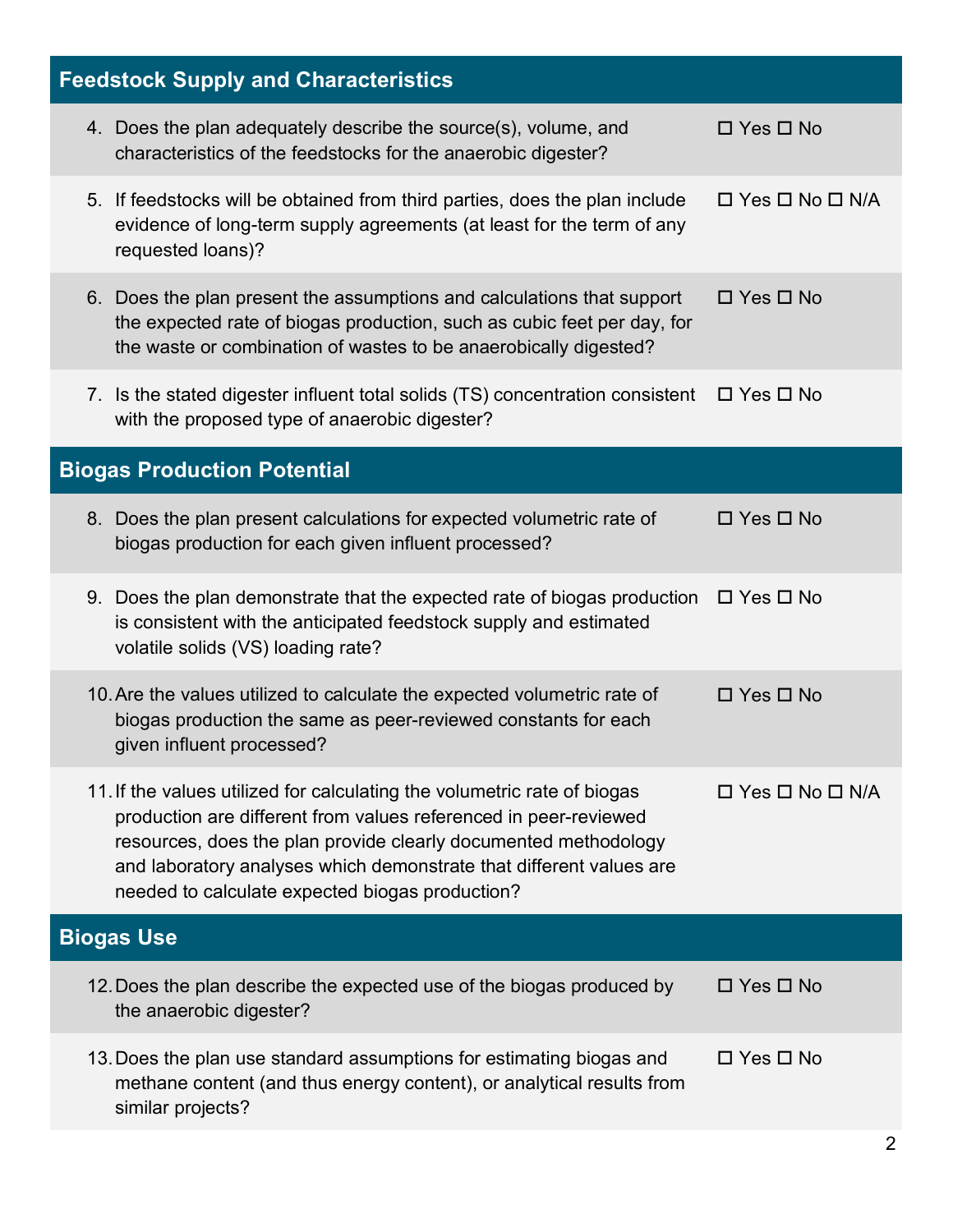| <b>Facilities and Equipment</b>                                                                                                                                                                                                                                                                                                  |                      |
|----------------------------------------------------------------------------------------------------------------------------------------------------------------------------------------------------------------------------------------------------------------------------------------------------------------------------------|----------------------|
| 14. Does the plan include a site plan and applicable engineering<br>drawings?                                                                                                                                                                                                                                                    | $\Box$ Yes $\Box$ No |
| 15. Does the plan contain detailed descriptions of the projects proposed or $\Box$ Yes $\Box$ No<br>existing physical components (e.g. structures and equipment)?                                                                                                                                                                |                      |
| 16. Have the professional qualifications and previous experience of all the<br>contractors who will be responsible for the design, construction, and<br>installation of the necessary infrastructure been included in the project<br>proposal?                                                                                   | $\Box$ Yes $\Box$ No |
| 17. Does the plan include a reasonable project construction schedule?                                                                                                                                                                                                                                                            | $\Box$ Yes $\Box$ No |
| 18. If the proposed project will be owned and operated by a third party, is<br>there evidence that the physical location of the project is either owned<br>or leased by the project owner?                                                                                                                                       | $\Box$ Yes $\Box$ No |
| <b>Project Cost Estimate</b>                                                                                                                                                                                                                                                                                                     |                      |
| 19. Does the project cost estimate include an adequate level of detail?                                                                                                                                                                                                                                                          | $\Box$ Yes $\Box$ No |
|                                                                                                                                                                                                                                                                                                                                  |                      |
| 20. Does the plan demonstrate measures to control costs for goods and<br>services (e.g. through competitive fixed-price bidding)?                                                                                                                                                                                                | $\Box$ Yes $\Box$ No |
| <b>Financing Plan</b>                                                                                                                                                                                                                                                                                                            |                      |
| 21. Does the project-financing plan clearly identify all institutions<br>contributing grants, loan guarantees, or loans to the proposed project<br>and strategies to address any identified funding gaps?                                                                                                                        | $\Box$ Yes $\Box$ No |
| 22. Does the plan include details of the strategy for obtaining the<br>necessary capital to proceed with project construction? It should<br>include the portions of the total capital cost expected in the form of<br>conventional loans, guaranteed loans, grants, and private investments<br>along with status of commitments. | $\Box$ Yes $\Box$ No |
| <b>Permits</b>                                                                                                                                                                                                                                                                                                                   |                      |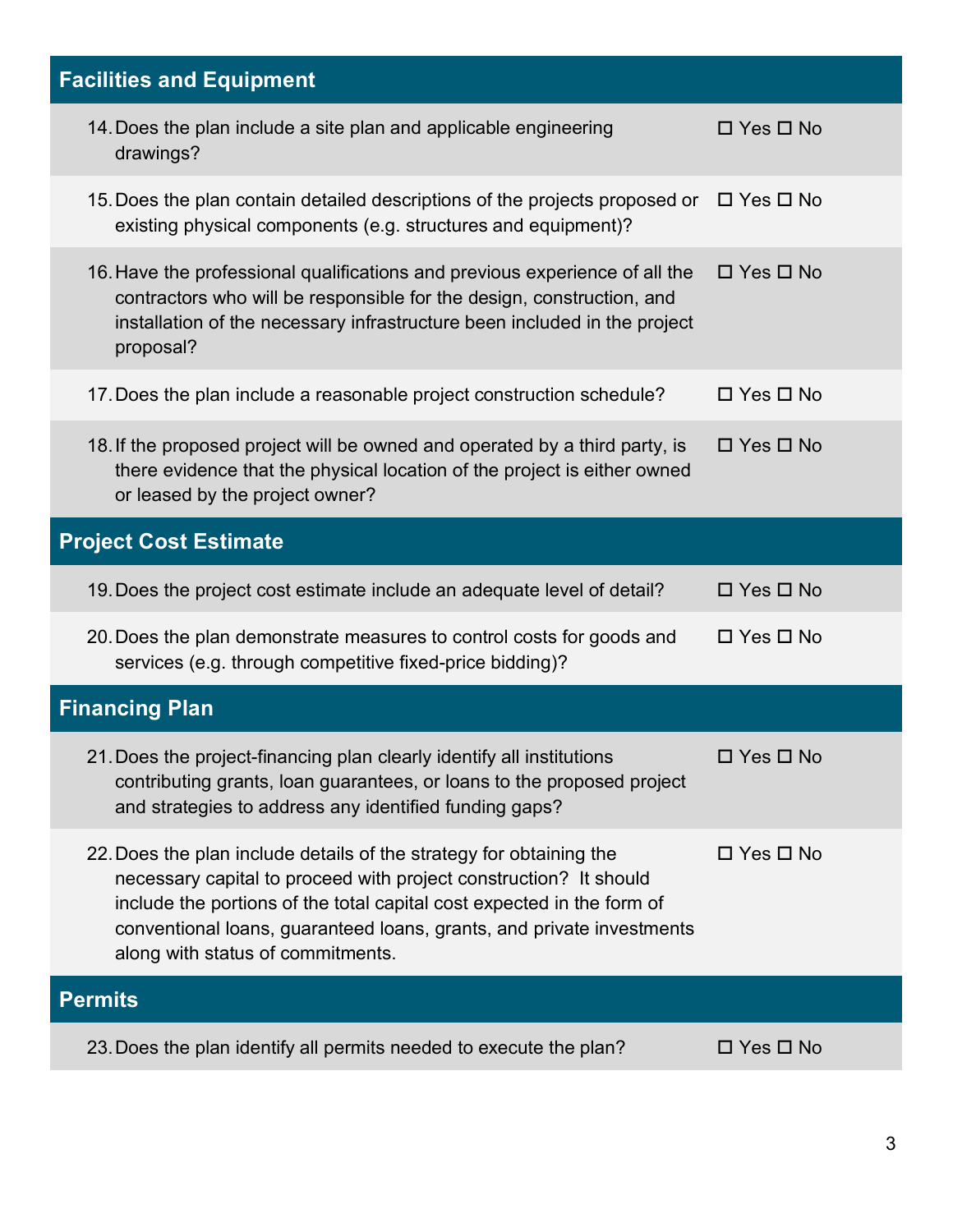| 24. Does the plan state (preferably with evidence) that the project<br>developer has either applied for or obtained the necessary permits?                                                     | $\Box$ Yes $\Box$ No |
|------------------------------------------------------------------------------------------------------------------------------------------------------------------------------------------------|----------------------|
| <b>Operation, Maintenance, and Monitoring</b>                                                                                                                                                  |                      |
| 25. Is there a detailed discussion of necessary project operation and<br>maintenance tasks included in the proposed project plan? ?                                                            | $\Box$ Yes $\Box$ No |
| 26. Does the plan identify the individual or individuals responsible for<br>operation and maintenance?                                                                                         | $\Box$ Yes $\Box$ No |
| 27. Does the plan present the responsible individual(s)' qualifications for<br>operation and maintenance?                                                                                      | $\Box$ Yes $\Box$ No |
| 28. Does the plan provide a detailed safety plan for the operation of the<br>project?                                                                                                          | $\Box$ Yes $\Box$ No |
| 29. Does the plan include maintaining a record of process performance<br>based on influent volume and physical characteristics and biogas<br>production?                                       | $\Box$ Yes $\Box$ No |
| 30. Is digester effluent storage and disposal discussed in the operation<br>and maintenance plan?                                                                                              | $\Box$ Yes $\Box$ No |
| 31. Are any necessary arrangements for transportation of wastes obtained $\Box$ Yes $\Box$ No $\Box$ N/A<br>for digestion from third parties and digester effluent included, if<br>applicable? |                      |
| <b>Financial Feasibility Assessment</b>                                                                                                                                                        |                      |
| 32. Does the proposed project plan list the expected sources of revenue<br>supported by contractual agreements or letters of intent?                                                           | $\Box$ Yes $\Box$ No |
| 33. Does the proposed plan include a detailed estimate of annual<br>operation and maintenance expenses over the estimated useful life of<br>the project?                                       | $\Box$ Yes $\Box$ No |
| 34. Is a detailed pro forma financial statement comparing revenue and<br>expenses expected annually over the life of the project included in the<br>project proposal?                          | $\Box$ Yes $\Box$ No |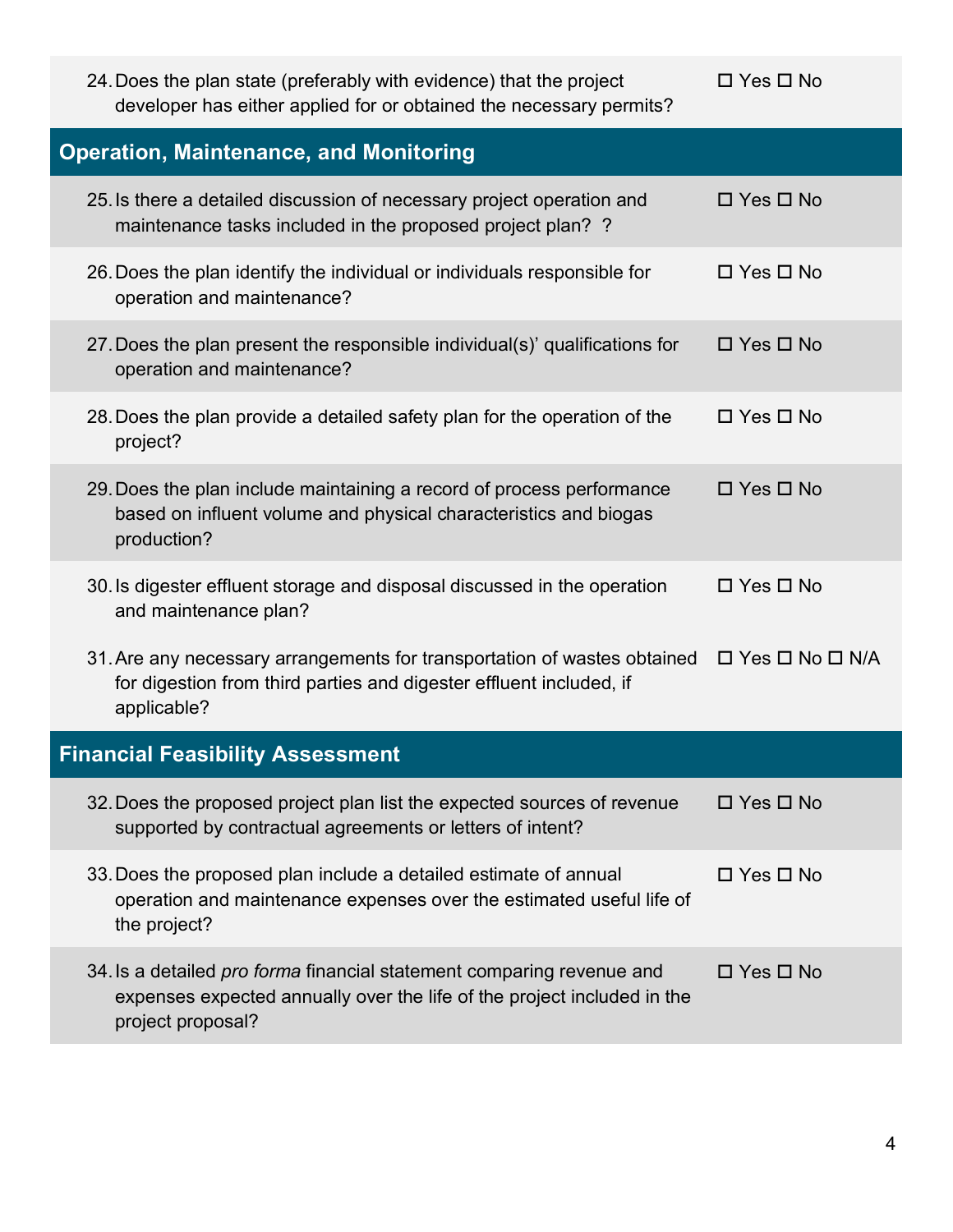| 35. If the biogas produced will be used on-site either directly as a heating<br>fuel or to generate electricity, is the methodology to establish the<br>resulting revenue clearly explained?                                           | $\Box$ Yes $\Box$ No $\Box$ N/A |
|----------------------------------------------------------------------------------------------------------------------------------------------------------------------------------------------------------------------------------------|---------------------------------|
| 36. If processed biogas or electricity generated using biogas will be sold to $\Box$ Yes $\Box$ No $\Box$ N/A<br>a third party, does the plan provide copies of contractual agreements<br>or letters of intent?                        |                                 |
| 37. Is revenue from the sale of low carbon fuel standard credits,<br>renewable energy certificates, and any other green attributes included<br>in the expected sources of revenue? If so, is there evidence of<br>purchase agreements? | $\Box$ Yes $\Box$ No $\Box$ N/A |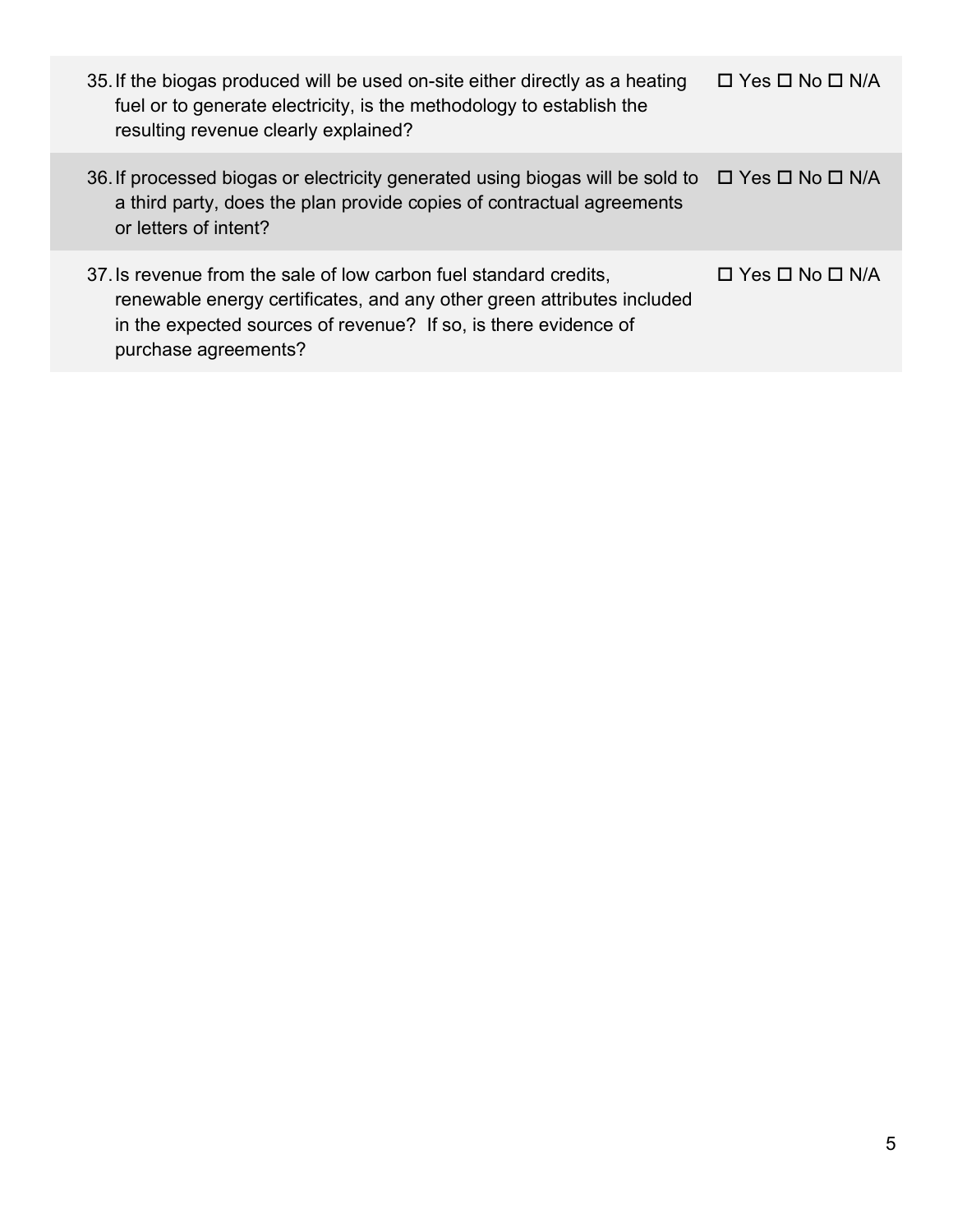# **Supporting Information for Risk Analysis and Technical Review for Biogas Project Plans**

The Supporting Information in this section outlines details of the checklist for preparing and evaluating plans for designing and implementing anaerobic digester (AD)/biogas projects. Projects should address each of the topics listed below when assessing the technical and financial feasibility of the proposed project.

## **SUPPORTING INFORMATION**

#### **Project Overview**

#### **1. Does the plan include a project overview that includes**

- **Description of the waste or wastes to be digested,**
- **Source(s) of the wastes,**
- **Type of anaerobic digester to be constructed,**
- **Expected rate of biogas production, and**
- **Plan for biogas use?**

The project plan should demonstrate the purpose and scope of the project. Specifically, it should state, in general terms, what the plan proposes and how the project will be developed and managed. The plan should also include a summary table of expected project performance, including the following:

- Source(s) of feedstock(s) to be anaerobically digested,
- Rate of expected raw biogas production for specific feedstocks,
- Income derived from biogas production, and
- Project cost.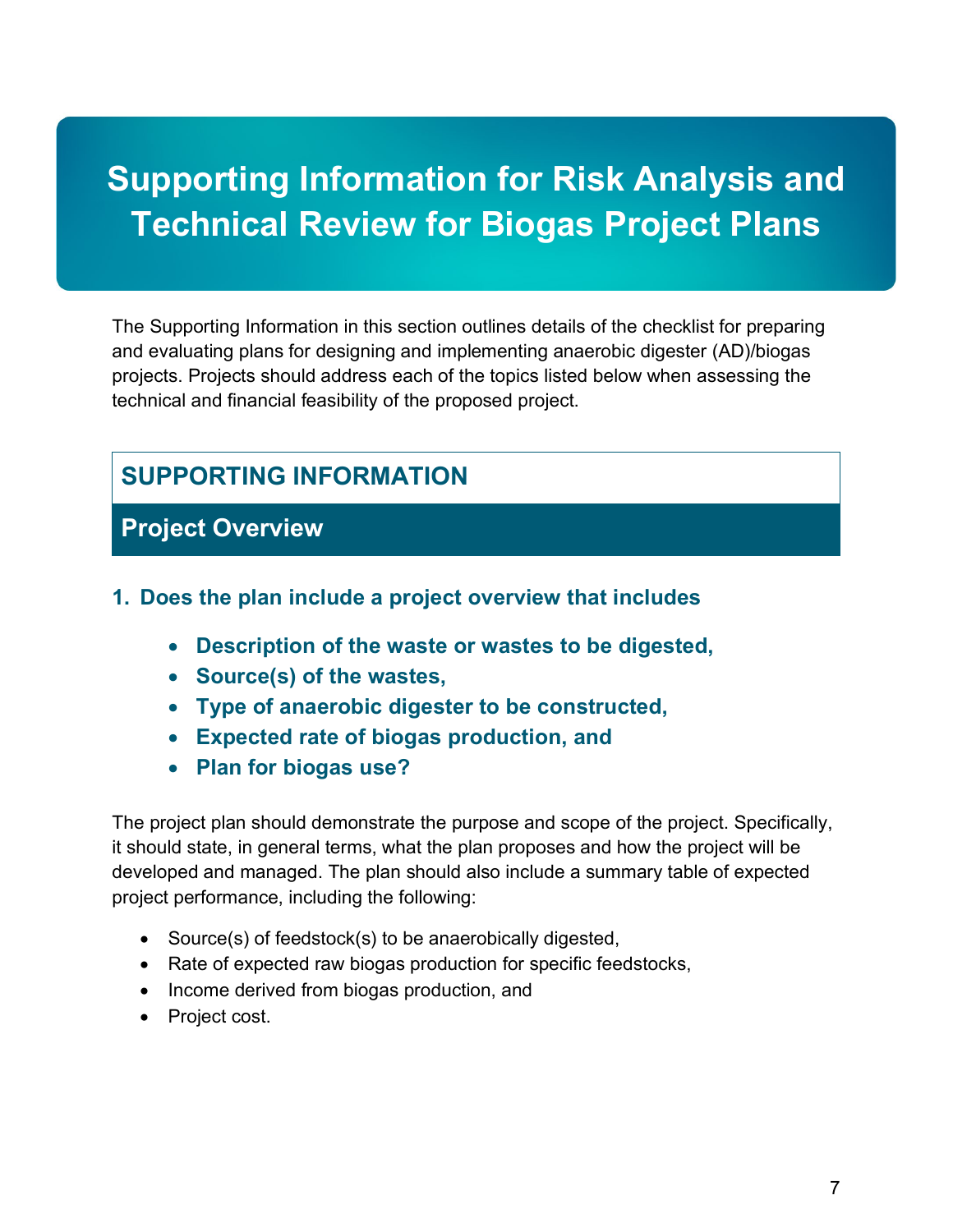#### **2. Does the plan include contact information for key project participants, including the site owner, project owner, project developer, project operator, and supplier(s) of the waste to be digested?**

The project overview should provide the following information:

- Location of the project site,
- Name of the site owner with contact information,
- Name of the project owner with contact information if different from the site owner,
- Name of the project developer with contact information if different from the site or project owner,
- Name of the project operator with contact information, if different from the site or project owner, and
- Name of the engineering firm responsible for the project design with contact information.
- Name of the supplier(s) of the waste to be digested with contact information.

#### **3. Does the plan include a site plan and process flow diagram?**

The project overview should include a site plan and process flow diagram that includes the components of the digester system, as well as the flows and loadings of feedstocks, biogas, digestate, and other materials into and out of the facility.

## **Feedstock Supply and Characteristics**

#### **4. Does the plan adequately describe the source(s), volume, and characteristics of the feedstocks for the anaerobic digester?**

A digester's designed capacity should be fully utilized with a ready supply of adequate and appropriate feedstocks. Therefore, the plan should include a feedstock resource availability report, with the following information about the supply of each feedstock:

- Source and type of feedstock,
- Daily volume to be digested, and
- Physical and chemical characteristics, including total and volatile solids and biochemical oxygen demand, or chemical oxygen demand concentrations and pH.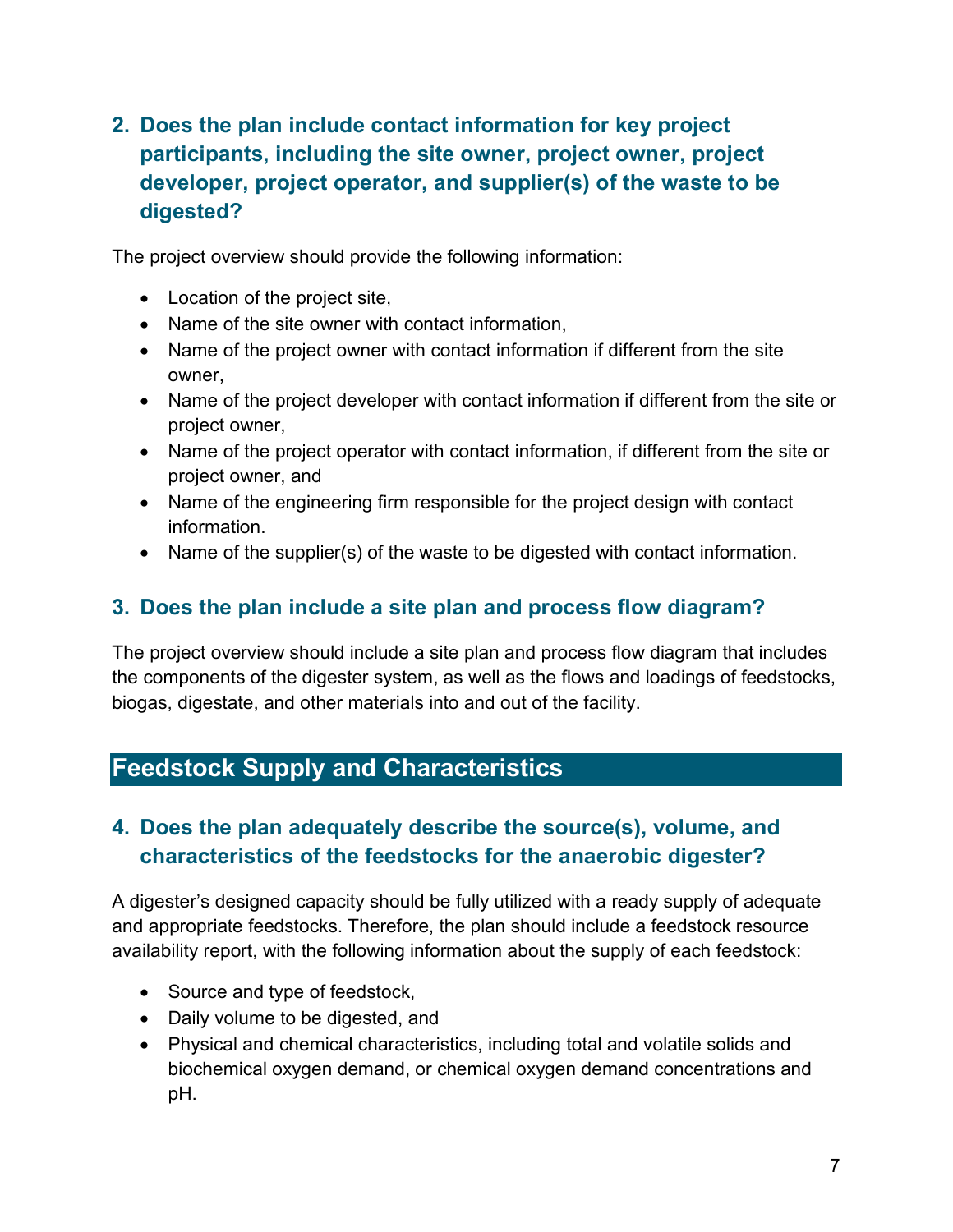The plan should describe all practices to ensure that feedstocks do not contain any toxic compounds that would interfere with the microbiology of the AD process, and all measures that will be taken to ensure that foreign objects, such as rocks and sticks that could damage pumps and mixers, are not present in the digester influent.

For projects that will use livestock manure as a feedstock, the plan should also include the following information:

- Livestock species (e.g., dairy cattle, buffalos, swine),
- Average number of head (standing population) by age class (e.g., lactating cows, dry cows, buffalos, heifers),
- Type of livestock bedding material used (e.g., straw, sawdust, sand), and
- Method of manure collection (e.g., manual, scrape, or flush).

The following technical elements should be included in each plan:

- If sand is being used as a bedding material, the plan should include provision for sand removal before digestion to prevent sand accumulation and continual reduction of digester hydraulic retention time (HRT).
- The plan should describe the processes for removing manure from paved surfaces. For maximal effectiveness, manure would be scraped from a paved surface, because manure collected from unpaved surfaces includes soil, which reduces the efficiency of the digester, due to the settling and accumulation of soil particles in the digester that reduce the HRT.
- The plan should describe the frequency of manure collection, which should be at least daily to prevent significant uncontrolled decomposition and loss of biogas production potential. The plan should discuss how the feedstocks will be stored and for what time period before they will be added to the digester.

## **5. If feedstocks will be obtained from third parties, does the plan include evidence of long-term supply agreements (at least for the term of any requested loans)?**

If the project will use feedstocks obtained from third parties, the plan should include:

- Evidence of feedstock supply agreements specifying the quantity of feedstocks that will be supplied to the project and the duration of the agreement,
- The duration of the agreement, which should ideally be the same as the expected useful life of the project, and
- The method of transport of feedstocks from third parties.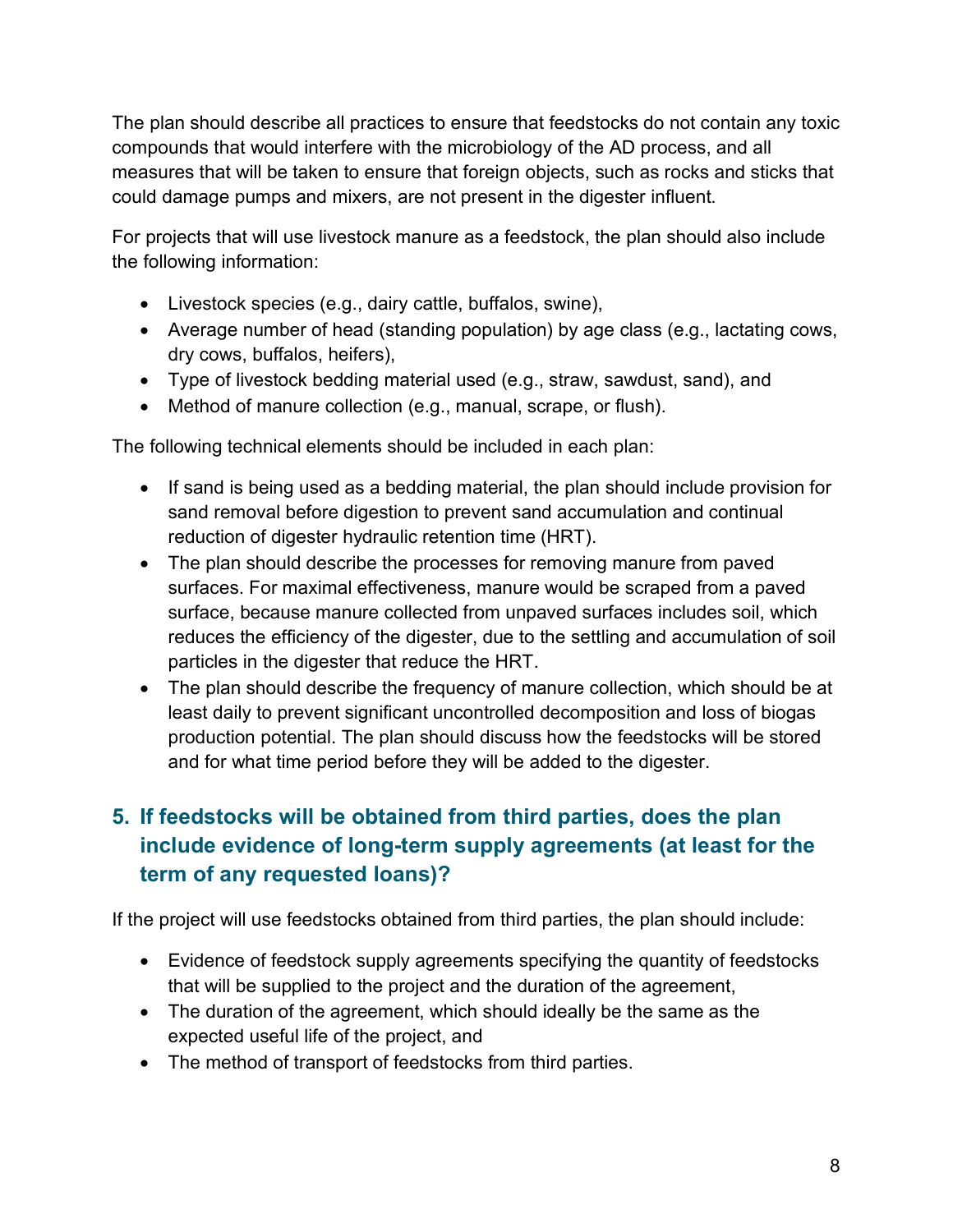#### **6. Does the plan present the assumptions and calculations that support the expected rate of biogas production, such as cubic feet per day, for the waste or combination of wastes to be anaerobically digested?**

The plan should include information supporting the expected biogas production, such as the estimate of the volume of feedstocks available for daily digestion. For projects that will use manure as a feedstock, this estimate can be based on either direct measurement or on the livestock species and average number of head by age class. This estimate should be based on published estimates of manure excretion rates such as those published in peer-reviewed research literature or by a national source of engineering data, such as the American Society of Agricultural Engineers (2005).

Accurate estimates of daily digester influent volume are critical for determining the necessary digester volume needed to realize the desired HRT, which is calculated as follows:

HRT = Digester operating volume  $(m^3)$  / Daily digester influent volume  $(m^3)$ 

The appropriate HRT depends on the type of digester used, as discussed in the supporting information for question 7.

- When manure is or will be collected by flushing, the expected daily digester influent volume should be based on onsite measurement.
- When manure is or will be diluted by adding other waste, such as milking center wastewater, the volume of dilution water also should be determined by onsite measurement and the total expected daily digester influent volume stated.

#### **7. Is the stated digester influent total solids (TS) concentration consistent with the proposed type of anaerobic digester?**

The plan should include an estimate of the TS concentration in the digester influent based on values obtained from the literature or sample analysis. This estimate of TS should account for the effect of dilution, if applicable. The digester influent TS concentration is important to confirm that the correct type of digester is utilized on-site. See the table below for acceptable ranges of TS and typical HRT for different digester types.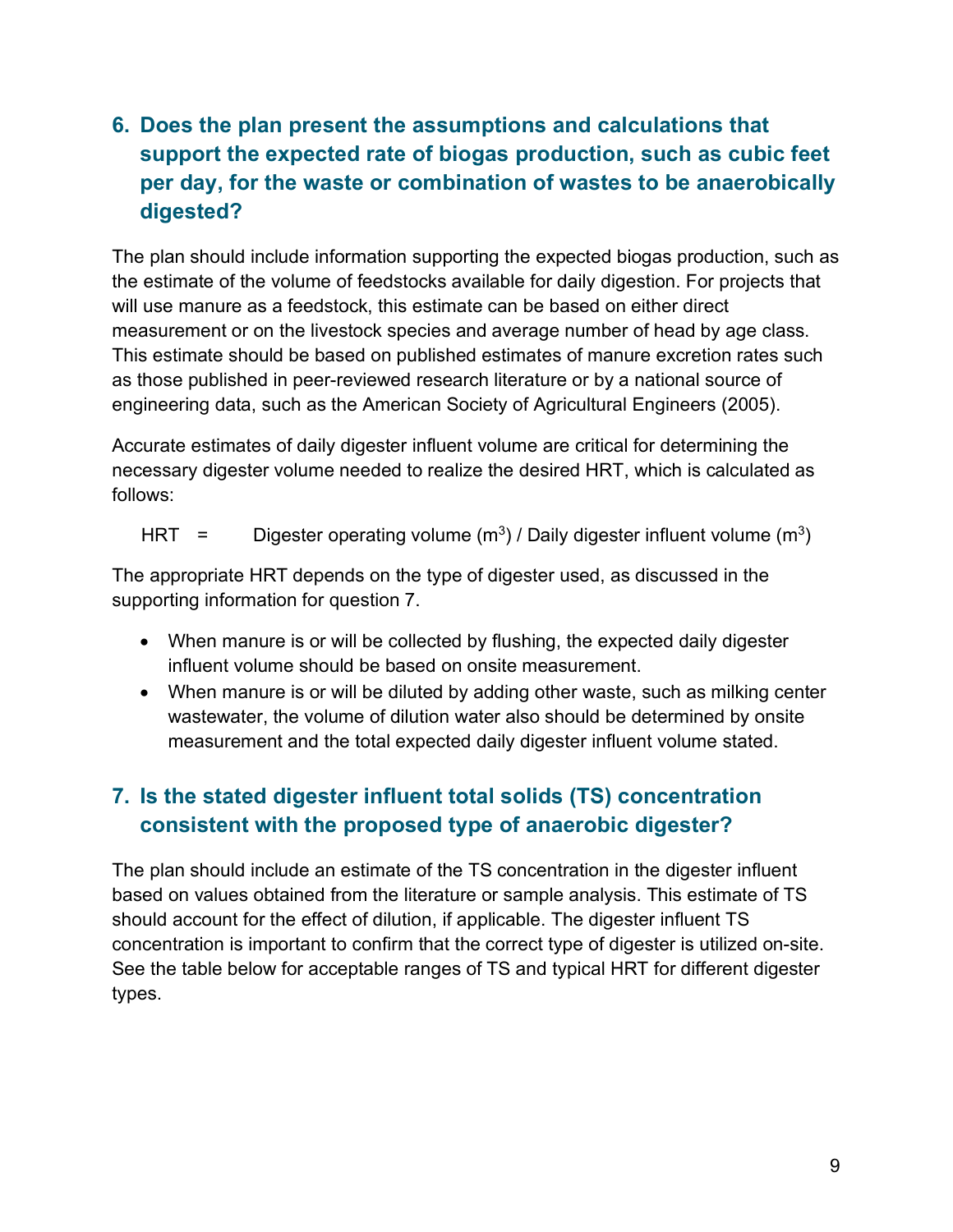| <b>Operating parameters for digester types</b>                   |                                         |                    |
|------------------------------------------------------------------|-----------------------------------------|--------------------|
| <b>Type of AD System</b>                                         | <b>Acceptable</b><br><b>Range of TS</b> | <b>Typical HRT</b> |
| <b>Plug Flow Digester</b>                                        | $10 - 14%$                              | $15-20$ days       |
| <b>Complete Mix Digester</b>                                     | $3 - 10%$                               | $15-20$ days       |
| <b>Covered Lagoon</b>                                            | $0.5 - 3%$                              | 35-60 days         |
| Up-Flow Anaerobic Sludge Blanket                                 | Less than 3%                            | 5 days or less     |
| Induced Blanket Reactor                                          | $6 - 12%$                               | 5 days or less     |
| Fixed Film/Attached Media Digester/Anaerobic Filters             | $1 - 5%$                                | 5 days or less     |
| High Solids Fermentation/" Batch" Style Dry AD<br><b>Systems</b> | More than<br>18%                        | 20-30 days         |
| <b>Anaerobic Sequencing Batch Reactors</b>                       | $2.5 - 8%$                              | 5 days or less     |

# **Biogas Production Potential**

#### **8. Does the plan present calculations for expected volumetric rate of biogas production for each given influent processed?**

Possibly the most important component of a biogas project plan is the estimate of the expected volumetric rate of biogas production. This quantity is a function of the:

- Concentration of VS in the digester influent,
- Volumetric loading rate, and
- Expected rate of biogas production as a function of volatile solids added  $(VS_a)$ .

Ideally, the plan should present the following calculations to demonstrate the validity of the expected rate of biogas production:

|     | Influent Volume ( $m^3$ /day) $\times$         |
|-----|------------------------------------------------|
|     | Influent Density ( $kg/m3$ ) ×                 |
|     | TS Fraction (decimal)                          |
|     | Mass of Influent TS (kg/day) ×                 |
|     | VS as a Fraction of TS (decimal)               |
| $=$ | Mass of VS Added (kg/day) ×                    |
|     | Biogas Production Rate (m <sup>3</sup> /kg VS) |
|     | Added)                                         |
|     |                                                |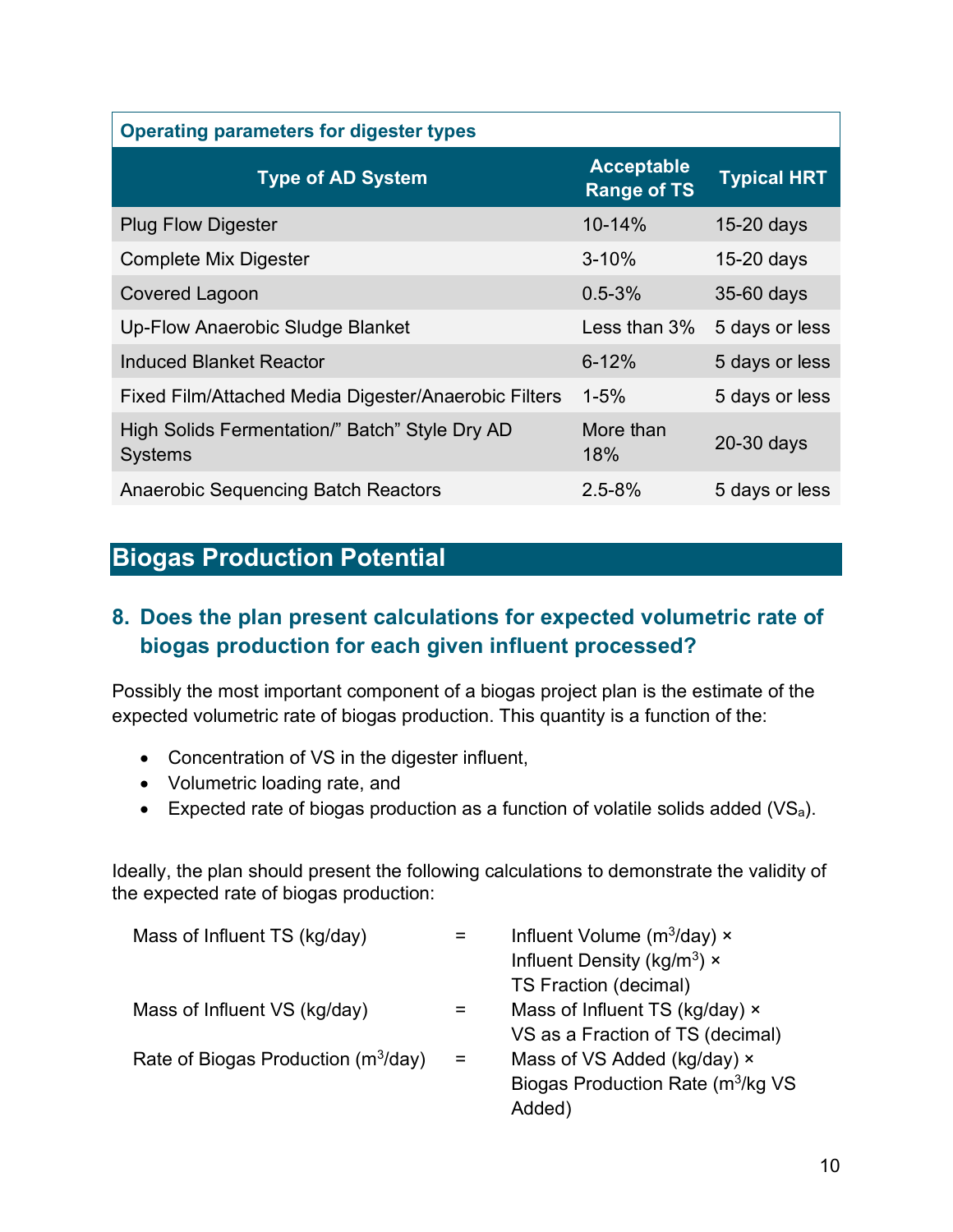#### **9. Does the plan demonstrate that the expected rate of biogas production is consistent with the anticipated feedstock supply and estimated volatile solids (VS) loading rate?**

See supporting information under question 8.

#### **10. Are the values utilized to calculate the expected volumetric rate of biogas production the same as peer-reviewed constants for each given influent processed?**

The plan should clearly document all assumptions and inputs used in the biogas production potential calculations. Reasonable expectations for biogas production per unit of volatile solids added are listed in the table below for common feedstocks.

| <b>Biogas Production Rates for select common feedstocks</b> |                                                            |                                                          |
|-------------------------------------------------------------|------------------------------------------------------------|----------------------------------------------------------|
| <b>Species</b>                                              | <b>Biogas Production Rate,</b><br>$m^3/kg$ VS <sub>a</sub> | <b>Source</b>                                            |
| Lactating dairy cow manure                                  | 0.09                                                       | Chen and Hashimoto 1980                                  |
| Feeder pig manure                                           | 0.12                                                       | Chen and Hashimoto 1980                                  |
| Crop residues                                               | $0.4 - 0.8$                                                | Ward et al. 2008, IEA<br>Bioenergy 2010, Weiland<br>2010 |
| Municipal solid waste                                       | $0.2 - 0.8$                                                | Ward et al. 2008                                         |

Influent density will also depend on the type of feedstock used. As discussed above under question 7, acceptable values for TS will depend on the type of digester. The feedstock VS concentration should be determined either by sample analysis or from published values from peer-reviewed research literature.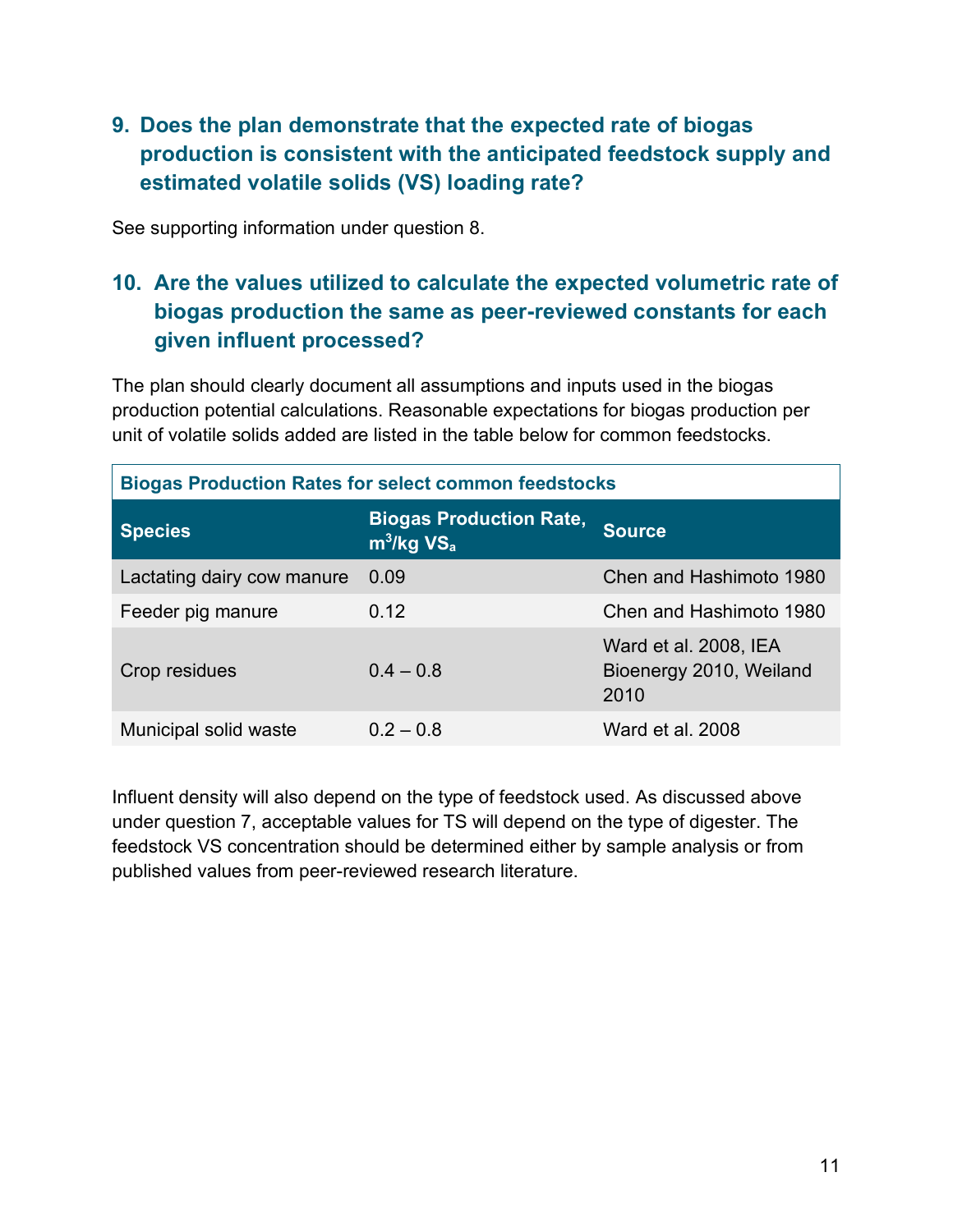**11. If the values utilized for calculating the volumetric rate of biogas production are different from values referenced in peer-reviewed resources, does the plan provide clearly documented the methodology and laboratory analyses which demonstrate that different values are needed to calculate expected biogas production?**

If the assumptions used in the biogas production potential calculations are not compatible with standard assumptions, the plan should include the results of laboratory analysis of the feedstock that will be used in the digester supporting their use of alternate assumptions.

## **Biogas Use**

#### **12. Does the plan describe the expected use of the biogas produced by the anaerobic digester?**

The plan should describe how the produced biogas would be used. Options include:

- Direct combustion in a boiler or furnace for process heat,
- An engine-generator set fuel to generate electricity,
- Motor vehicle fuel after processing to remove carbon dioxide, hydrogen sulfide, and other impurities, or
- Injection into a natural gas pipeline, as renewable natural gas.

#### **13. Does the plan use standard assumptions for estimating biogas and methane content (thus energy content), or analytical results from similar projects?**

The energy content of biogas can help determine the amount of energy an AD project can generate. The calculation of the energy content of raw biogas should be based on the lower heating value (LHV) of the methane fraction of the raw biogas, which accounts for its moisture content. The LHV of methane is approximately 39,800 kilojoules per  $m<sup>3</sup>$  $(37,700$  BTU per m<sup>3</sup>). To estimate the LHV of the produced biogas, multiply the estimated percent methane in the biogas by the LHV of methane:

LHV of dry biogas  $=$  LHV of methane  $\times$  Methane percentage of biogas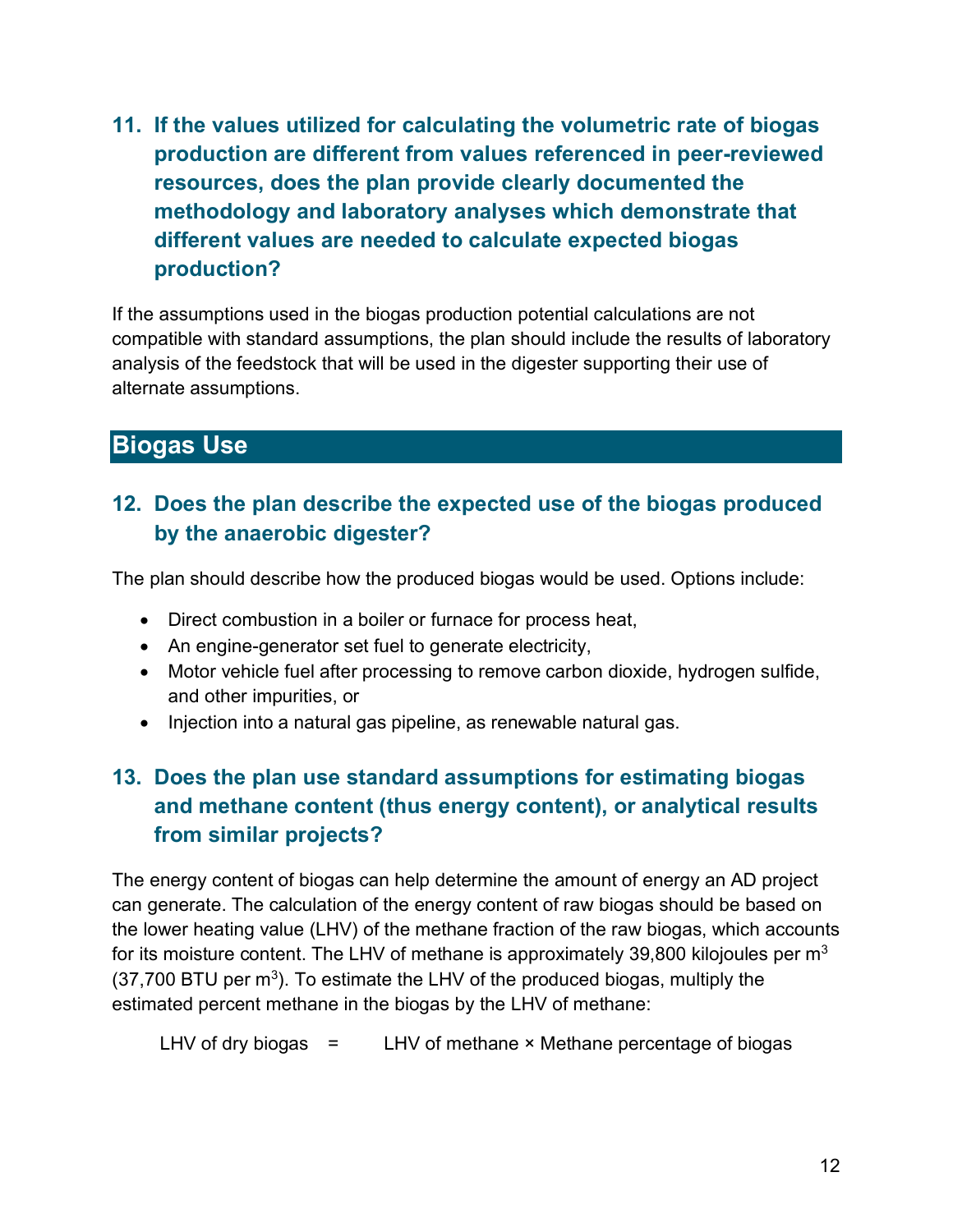Biogas is generally 50-60 percent methane. With an assumption of 55 percent methane, the LHV of dry biogas is approximately 21,900 kilojoules per  $m<sup>3</sup>$  (20,700 BTU per  $m<sup>3</sup>$ ). However, accounting for the moisture in biogas reduces the energy content by up to 10 percent. Therefore, to estimate the LHV of wet biogas, multiply the LHV dry biogas by 0.9.

LHV of wet biogas  $=$  LHV of dry biogas  $\times$  0.9

The LHV of wet biogas with 55 percent methane content is approximately 20,000 kilojoules per  $m<sup>3</sup>$  (19,000 BTU per  $m<sup>3</sup>$ ).

If the plan uses other assumptions for the energy content of the biogas, these assumptions should be clearly documented, including the expected methane and moisture content of the biogas.

## **Facilities and Equipment**

#### **14. Does the plan include a site plan and applicable engineering drawings?**

A detailed description of the site work should include all structures, such as the digester and feedstock pre-treatment/handling systems and the equipment that will be installed. This description consists of a site plan, with applicable engineering drawings, showing the location of the project relative to existing structures.

A biogas project will have the following key components:

- Feedstock reception pit to collect and temporarily store digester influent,
- Pre-treatment/slurry preparation and handling system,
- An anaerobic digester or a covered lagoon,
- Digester effluent storage facility, and
- Boiler, engine-generator set, or gas processing facility.

The type of digester used is dependent on the influent TS concentration as discussed under question 7.

Typically, a reception pit will contain an agitator and a pump to transfer the accumulated feedstocks into the digester. Note that the reception pit should provide no more than three days of storage. Retention times longer than three days significantly degrade biogas production potential of held feedstocks, especially in warm climates.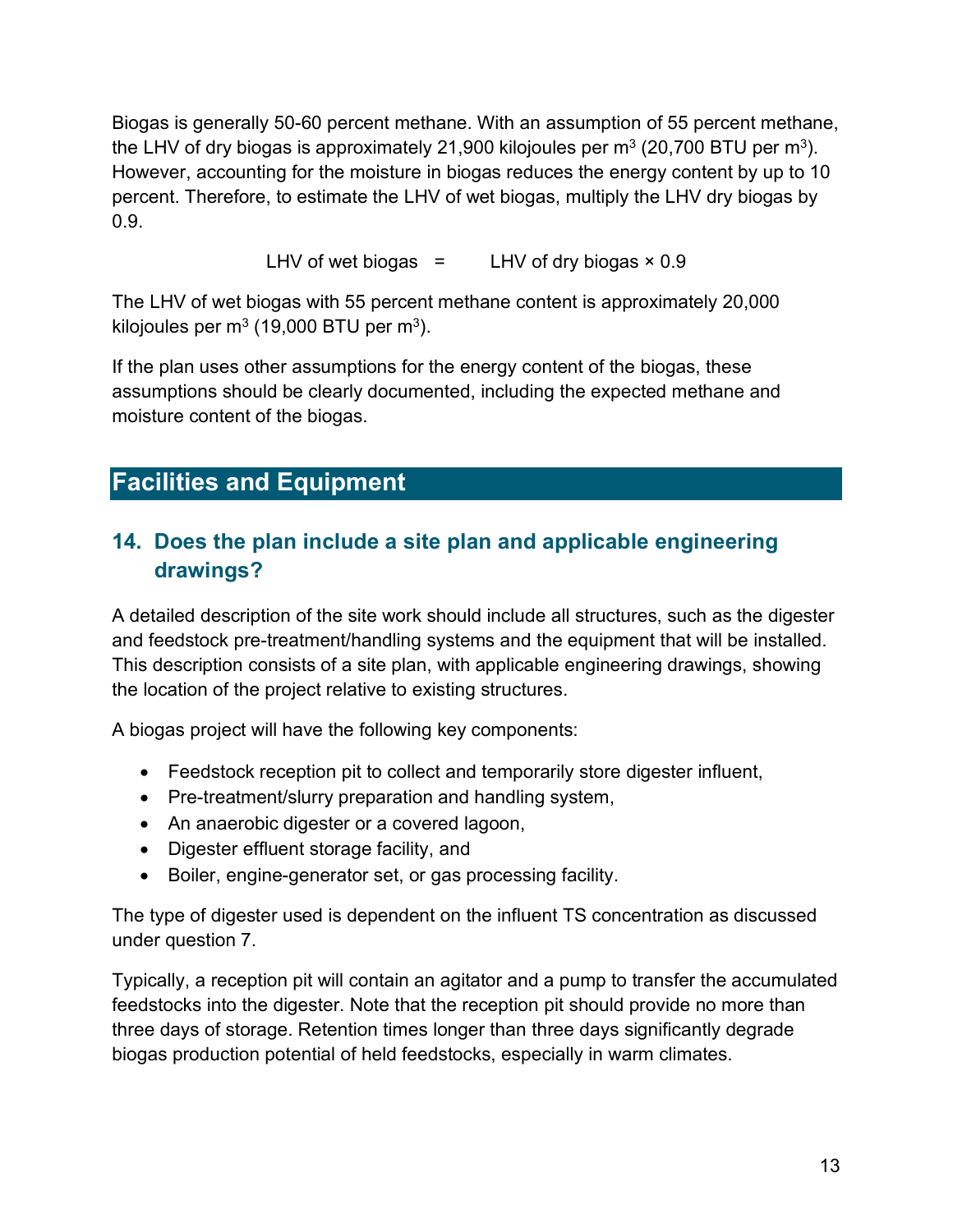#### **15. Does the plan contain detailed descriptions of the projects proposed or existing physical components (e.g. structures and equipment)?**

The site plan should include:

- The materials that will be used to construct the digester,
- The dimensions of the digester, and
- The assumed values for daily digester influent volume and HRT.

These values are necessary to calculate the required digester operating volume.

The plan should also include a list of all mechanical and electrical equipment that will be purchased for the project. The information provided by this list should include the name of the manufacturer, the model, technical specifications, and warranty terms and conditions. The plan should also include a discussion of the plan for addressing equipment malfunction, including maintaining a proper inventory of spare parts.

The plan should also demonstrate that projects using engine-generator sets or biogas processing equipment have adequate but not excessive capacity based on the expected rate of biogas production.

#### **16. Have the professional qualifications and previous experience of all the contractors who will be responsible for the design, construction, and installation of the necessary infrastructure been included in the project proposal?**

The plan should include a list of the contractors who will be responsible for site preparation, design, construction, and equipment installation. Degrees in Agricultural, Environmental, or related engineering fields are preferred along with experience in livestock and biological waste management. Include evidence that individuals or firms associated with the project have professional licenses, such a professional engineering license. Evidence of previous experience in developing completed biogas projects is desirable.

#### **17. Does the plan include a reasonable project construction schedule?**

A project construction schedule lists key milestones covering the expected dates of completion for: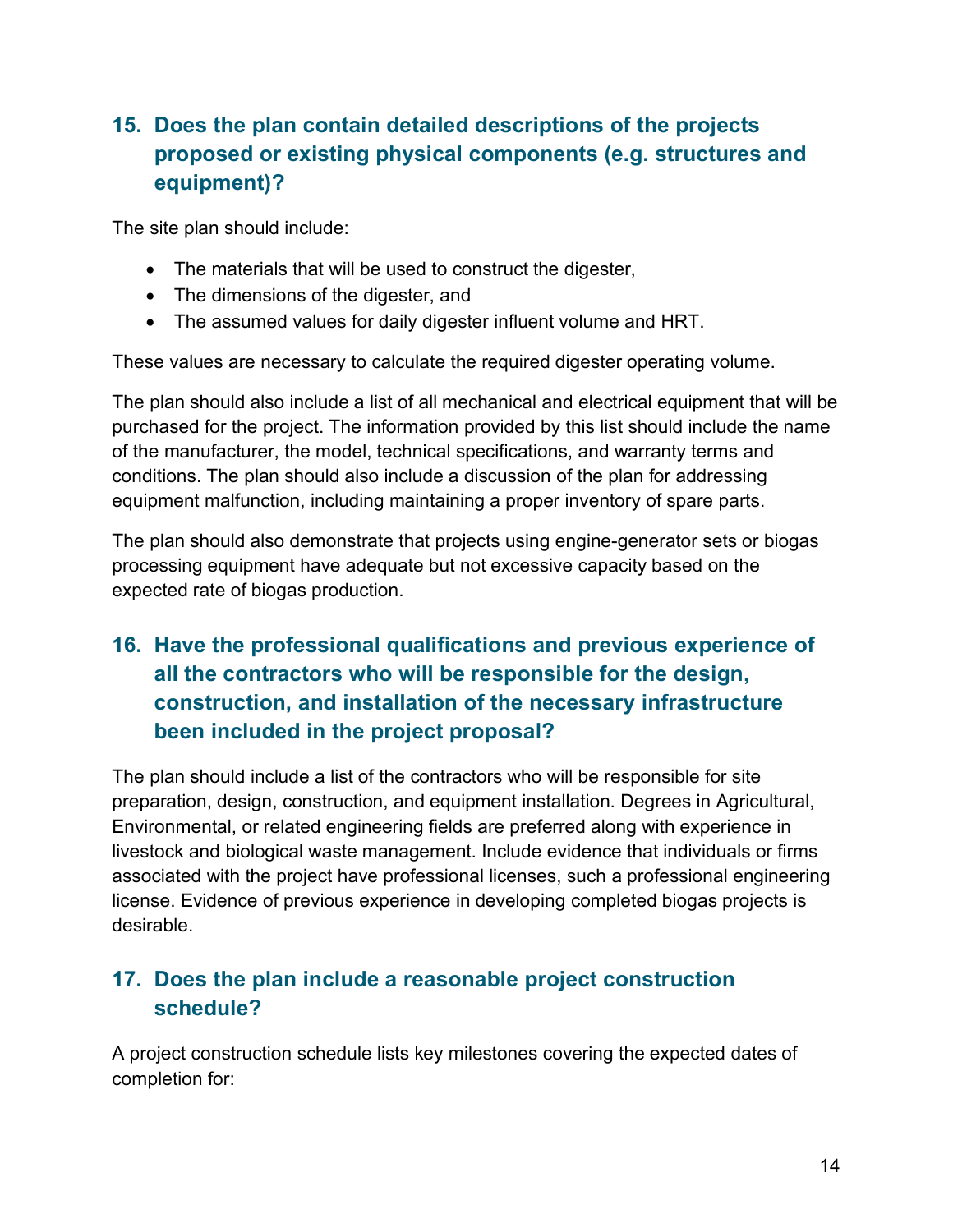- Site preparation,
- Digester and any related structure construction,
- Equipment installation, and
- Project start-up.

A project construction schedule also includes expected delivery dates for key equipment items. Project construction schedules often represent a best-case scenario but can be overly ambitious. Construction delays can occur as weather, fulfillment schedules, shipping times, and staff availability fluctuate over the execution of the project plan. The project construction schedule should account for such potential delays to the extent possible.

#### **18. If the proposed project will be owned and operated by a third party, is there evidence that the physical location of the project is either owned or leased by the project owner?**

If the project will be owned and operated by a third party, the plan should include:

- Evidence of ownership or the lease of the project's land by the project owner and, if the land is leased, the duration of the agreement,
- The duration of the agreement, which should ideally be the same as the expected useful life of the project.

# **Project Cost Estimate**

#### **19. Does the project cost estimate include an adequate level of detail?**

The need for a precise project cost estimate is critical to determine the financial feasibility of the project, ensuring that the annualized costs of the project do not exceed the projected income (discussed in more detail in the supporting information under question 31). If additional funds are necessary to complete the project, the project may experience delays in the completion of construction and equipment installation, and the start of biogas production. Items in an acceptable cost estimate include:

#### Capital costs

- Land acquisition (if applicable)
- Pre-development costs (e.g. clearances, licenses, proposal preparation)
- Civil works (site preparation),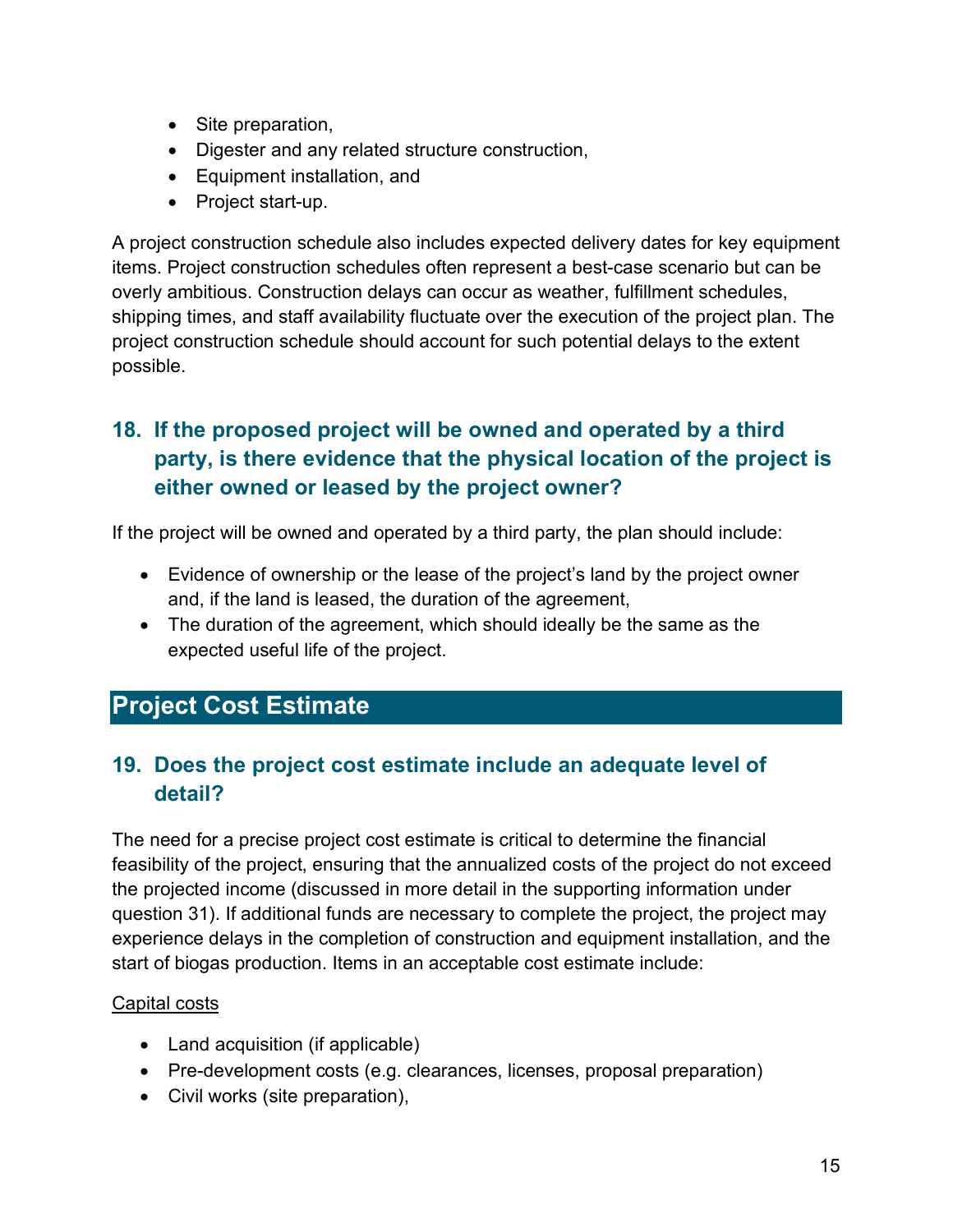- Feedstock reception pit construction,
- Digester construction,
- Control building construction,
- Digester effluent storage structure construction (if required),
- Piping and electrical work,
- Equipment including:
	- o Pumps,
	- o Biogas processing equipment,
	- o Biogas purification equipment (if applicable),
	- o Electricity generation and transmission interconnection equipment (if applicable), and
	- o Renewable natural gas equipment, such as compressors, dispensers, cylinders (if applicable).
- Permits,
- Engineering and project management fees, and
- Contingency allowance

#### Services and Operation and Maintenance Costs

- Feedstock pre-treatment and handling,
- Annual costs to purchase feedstocks (if applicable)
- Digester effluent costs (including management, transportation, and disposal costs), and
- Annual labor and monitoring costs.

#### **20. Does the plan demonstrate measures to control costs for goods and services (i.e. through competitive fixed-price bidding)?**

The project cost estimate should be developed using measures to control costs for goods and services, such as competitive fixed-price bids for all goods and services that are included in the project plan. Evidence of soliciting and receiving multiple bids for each of the goods and services that will be used to develop the project should be included in the plan. The plan should provide explanations for any situations where a lowest cost bid has been rejected. For cases where the project developers intend to complete construction activities themselves, rather than utilizing third-party contractors, the plan should include an estimate of the cost involved. These factors should demonstrate to potential investors that planners have performed their due diligence to find suppliers that offer the best value to the project plan.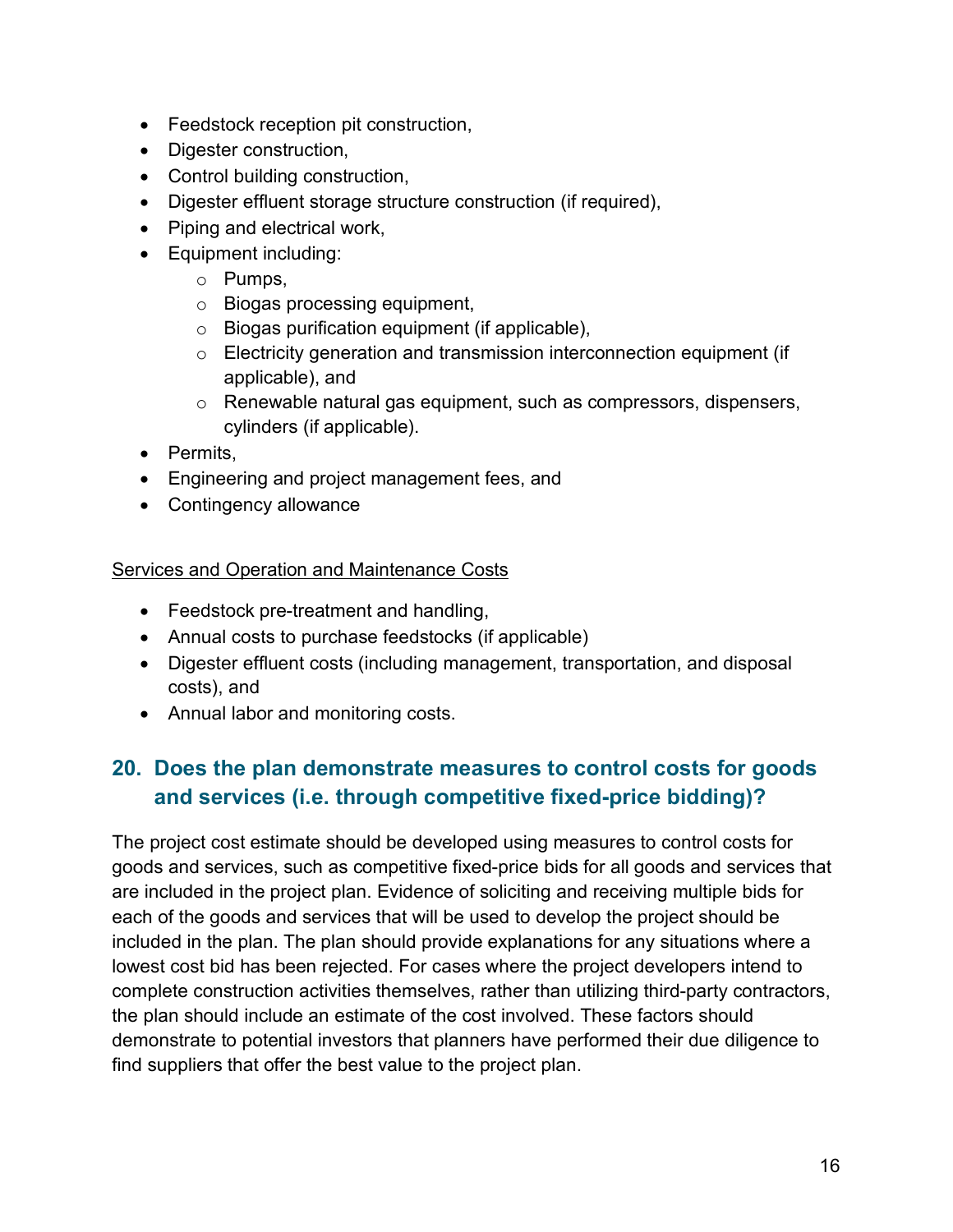#### **Financing Plan**

#### **21. Does the project-financing plan clearly identify all institutions contributing grants, loan guarantees, or loans to the proposed project and strategies to address identified funding gaps?**

Biogas projects are often financed by a combination of grants and loans. Therefore, an acceptable project plan must include detailed information which explains how estimated total project cost will be covered by expected grants or financing.

#### **22. Does the plan include details of the strategy for obtaining the necessary capital to proceed with project construction? It should include the portions of the total capital cost expected in the form of conventional loans, guaranteed loans, grants, and private investments along with status of commitments.**

When borrowed capital from a commercial source is involved, a copy of the letter of commitment from the lender that specifies the terms and conditions of the loan must be part of the plan package. When there will be project-owner financing, a net worth statement that demonstrates the capacity to supply the specified sum funds also must be part of the plan package. Documentation of adequate funding for the execution of a project plan is needed for banks and lending agencies to ensure that funds are not committed to projects that will never be started due to lack of adequate funding.

#### **Permits**

#### **23. Does the plan identify all permits needed to execute the plan?**

Permitting requirements for biogas projects can be highly variable. The plan should include a list of required permits and indicate that all needed permits have been obtained or at least applied for. The absence of necessary permits from national and local authorities could result in the delay of construction and the expiration of fixed-price bids. A possible consequence is an unnecessary increase in the project cost.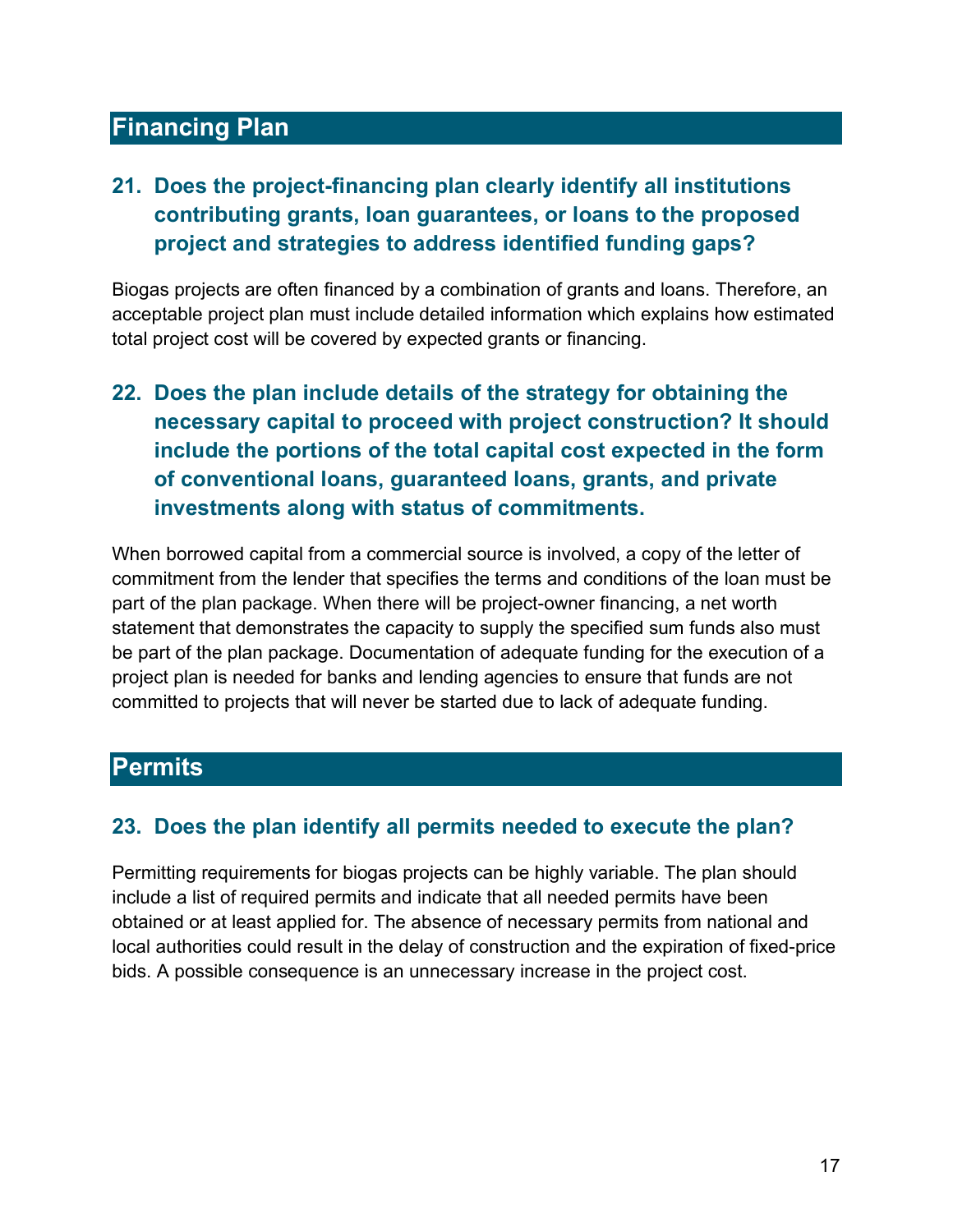#### **24. Does the plan state (preferably with evidence) that the project developer has either applied for or obtained the necessary permits?**

Demonstrating filed application(s) for the necessary permits offers an additional level of assurance that the project plan is underway. See supporting information under question 23.

## **Operation, Maintenance, and Monitoring**

#### **25. Is there a detailed discussion of the necessary project operation and maintenance tasks included in the proposed project plan?**

The success of a biogas project depends on uninterrupted operation of all of the system components. Unplanned digester downtime equates to lost revenue and increased operating expenses. While operation can be largely automated, achievement of this objective requires routine system inspection and a program of scheduled maintenance. Therefore, an acceptable project plan should include a detailed plan for operation and maintenance (O&M) that identifies the responsible individual or individuals and present their qualifications based on training and experience.

#### **26. Does the plan identify the individual or individuals responsible for operation and maintenance?**

See supporting information under question 25.

#### **27. Does the plan present the responsible individual(s)' qualifications for operation and maintenance?**

If the individual or individuals who will be responsible for O&M lack the required skills (from question 16), a plan for training should be presented in this section. See supporting information under question 25.

#### **28. Does the plan provide a detailed safety plan for the operation of the project?**

The plan should provide detailed guidance for the safe operation of the digester including: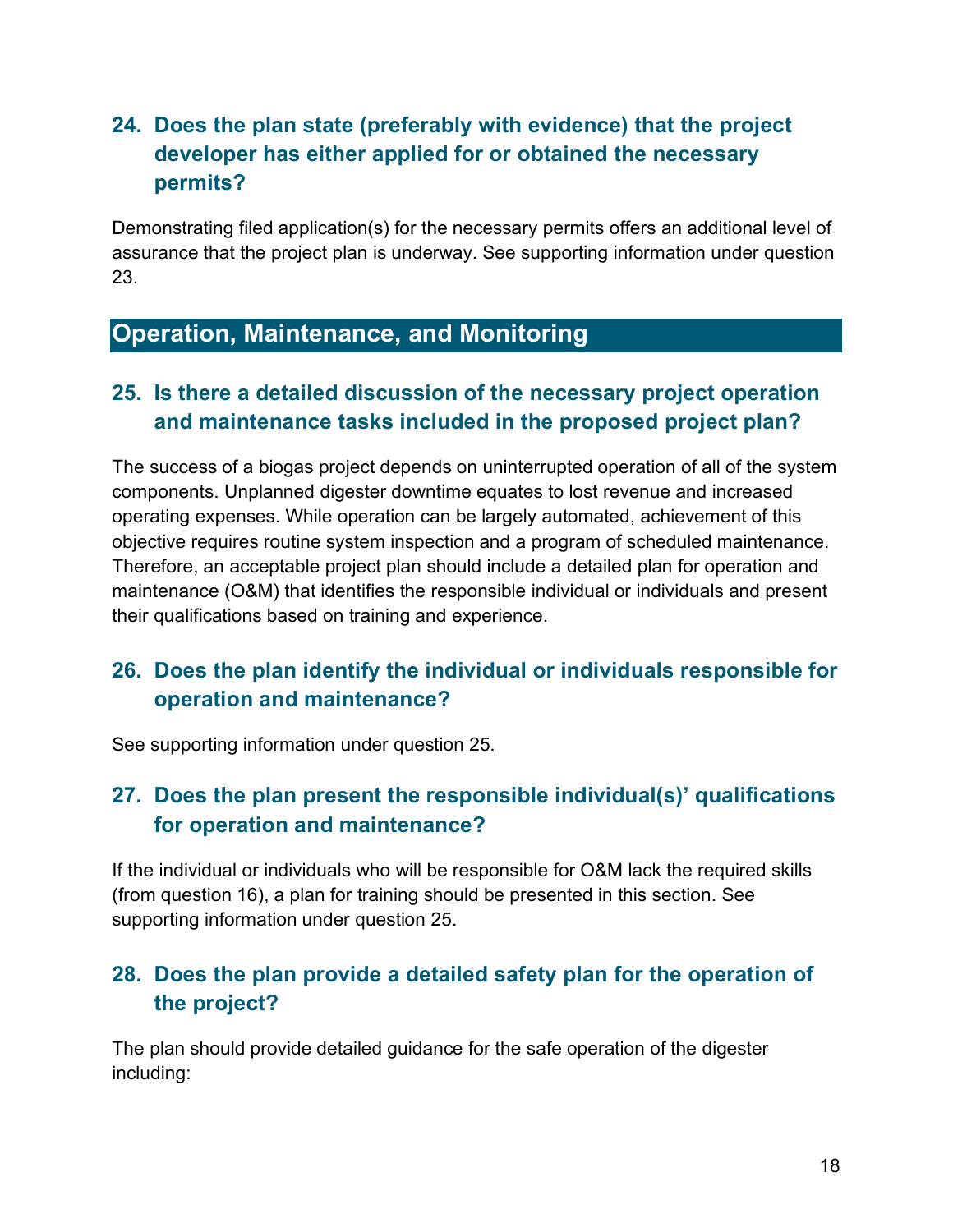- Maintenance of a no smoking/no open flame buffer area around the project with appropriate signage, due to the flammable and potentially explosive nature of biogas.
- Provisions for confined space entry procedures, as biogas can cause asphyxiation and the presence of hydrogen sulfide in biogas is extremely poisonous.
- An O&M plan should include a schedule for daily inspection to:
	- o Ensure proper operation of biogas utilization and/or processing equipment, and;
	- $\circ$  Identify physical damage to structures and equipment that could be the source of a biogas release to the atmosphere.

#### **29. Does the plan include maintaining a record of process performance based on influent volume and physical characteristics and biogas production?**

Monitoring the performance of anaerobic digestion processes is critical for long-term project success. Process failures translate directly into the loss of biogas-derived income and the possibility of invalidating contractual agreements. Both the rate of biogas production and methane content should be recorded and reviewed daily. Both values are important indicators of the stability of the microbial activity responsible for biogas production.

If the biogas produced is to be used onsite, the reduction of moisture and hydrogen sulfide are minimum requirements to reduce the corrosion potential associated with combustion equipment such as a boiler or electric generator. Therefore, the plan should include monitoring of the performance of the processes employed.

For the conversion of biogas to renewable natural gas, additional processing to remove carbon dioxide and other impurities along with compression is necessary. Thus, a provision for monitoring the additional conversion equipment will be necessary to ensure satisfaction of any specifications required.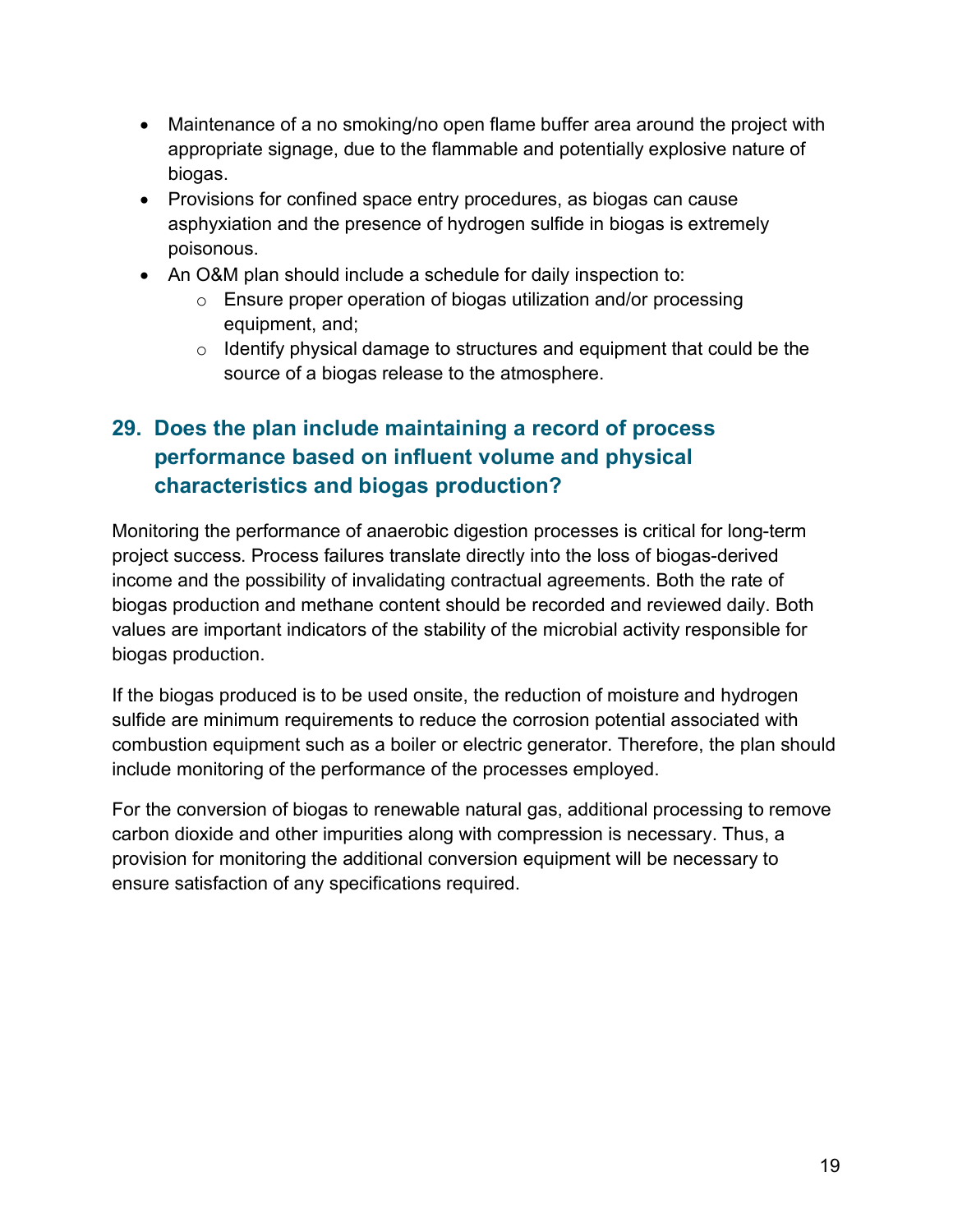#### **30. Is digester effluent storage and disposal discussed in the operation and maintenance plan?**

The plan should include a plan to address the storage and disposal of the digester effluent (digestate). The plan should be based on generally accepted primary plant nutrient (nitrogen, phosphorus, and potassium) management practices. If the project incurs disposal costs for the digester effluent, this represents an operating cost in the evaluation of the project's financial feasibility.

#### **31. Are any necessary arrangements for transportation of wastes obtained for digestion from third parties and digester effluent included, if applicable?**

If wastes for digestion are provided by third parties or the digester effluent is not stored or disposed of on site, the arrangements for transportation should be established in the operation and maintenance plan. This includes arrangements regarding the frequency and the methods of transportation.

## **Financial Feasibility Assessment**

#### **32. Does the proposed project plan list the expected sources of revenue supported by contractual agreements or letters of intent?**

It is critical that a project developer be able to demonstrate the annual income generated by the project at least equals and preferably exceeds costs over the expected life of the project. To do so, the plan must include a pro forma income and expense statement identifying and quantifying expected sources of income and expenses annually over the expected life of the project, typically 20 years.

The pro forma income and expense statement should include:

- A detailed accounting of expected expenses including operating, maintenance, and monitoring costs.
- The cost of energy for project operation based on parasitic load should be accounted for as a project expense.
- Many components of a biogas project, such as pumps, agitators, heat exchangers, flexible digester covers, engine-generator sets, and biogas processing components, will have an expected useful life that is less than the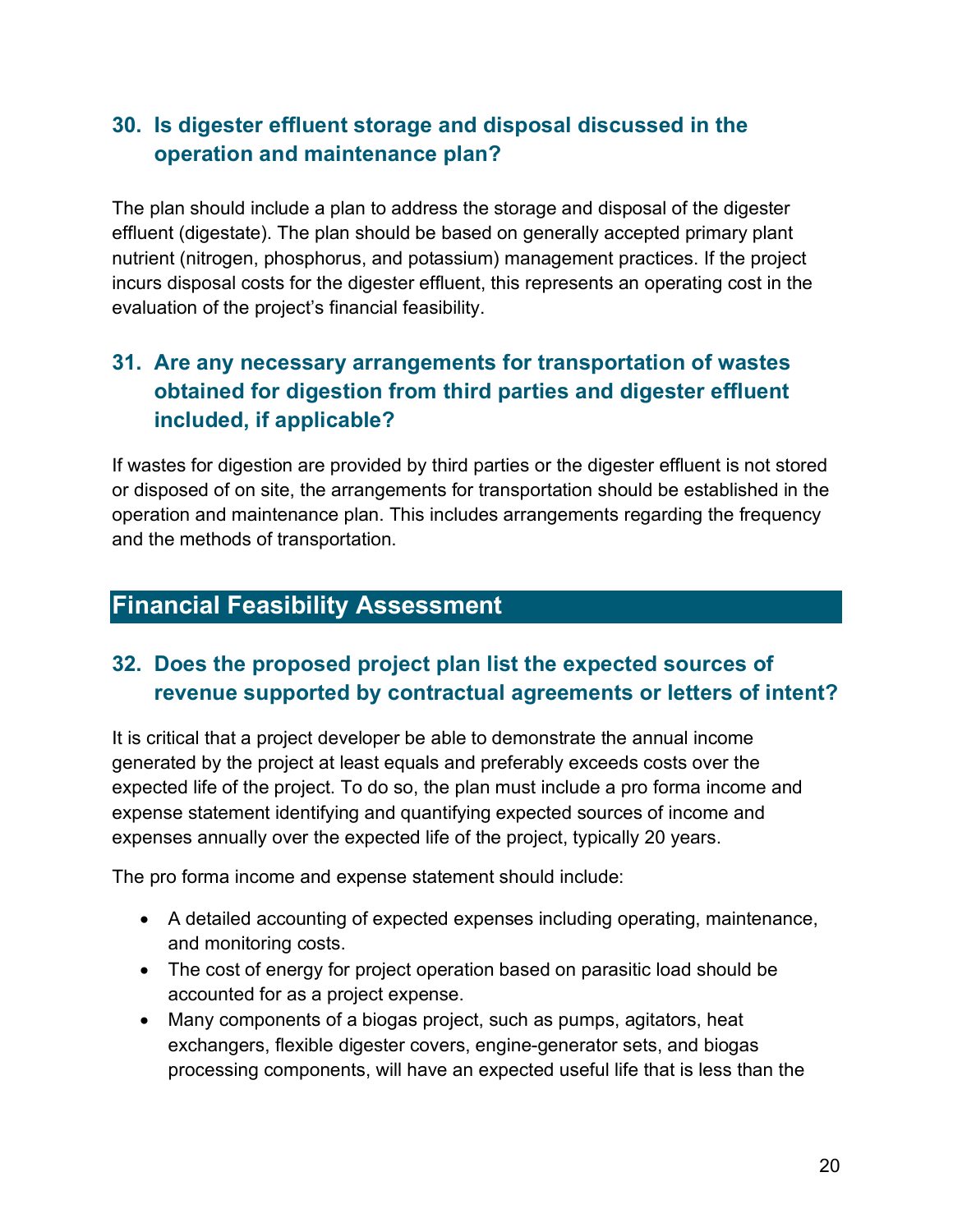project expected life. The pro forma statement should include replacement expenses for this equipment.

- Insurance costs for the plant and equipment.
- If the project is partially owner-financed, the return of capital with a reasonable rate of interest should be treated as a project expense.

#### **33. Does the proposed plan include a detailed estimate of annual operation and maintenance expenses over the estimated useful life of the project?**

See supporting information under question 32.

#### **34. Is the detailed** *pro* **forma financial statement comparing revenue and expenses expected annually over the life of the project included in the project proposal?**

See supporting information under question 32.

#### **35. If the biogas produced will be used on-site either directly as a heating fuel or to generate electricity, is the methodology to establish the resulting revenue clearly explained?**

If the produced biogas or electricity will be used onsite, the plan should include a projected amount of biogas to be used as a boiler, furnace, or vehicle fuel, and/or the electricity to be used for buildings or equipment and the projected revenue expected.

The electricity generation potential can be estimated by using the thermal efficiency provided by the manufacturer of the engine or generator. The plan should also include documentation of sufficient historical demand for the amount of energy consumption comparable with the expected energy production from the biogas project.

For projects at new facilities or existing facilities that are expected to see a large increase in energy demand, the plan should include:

- Documentation of the expected energy demand, and
- An explanation of assumptions used to estimate the energy demand.

For example, a dairy facility could plan to add a new refrigeration unit that will be powered by the energy produced by the biogas system. In this example, the plan should include an estimate of the energy demand for the refrigeration system based on the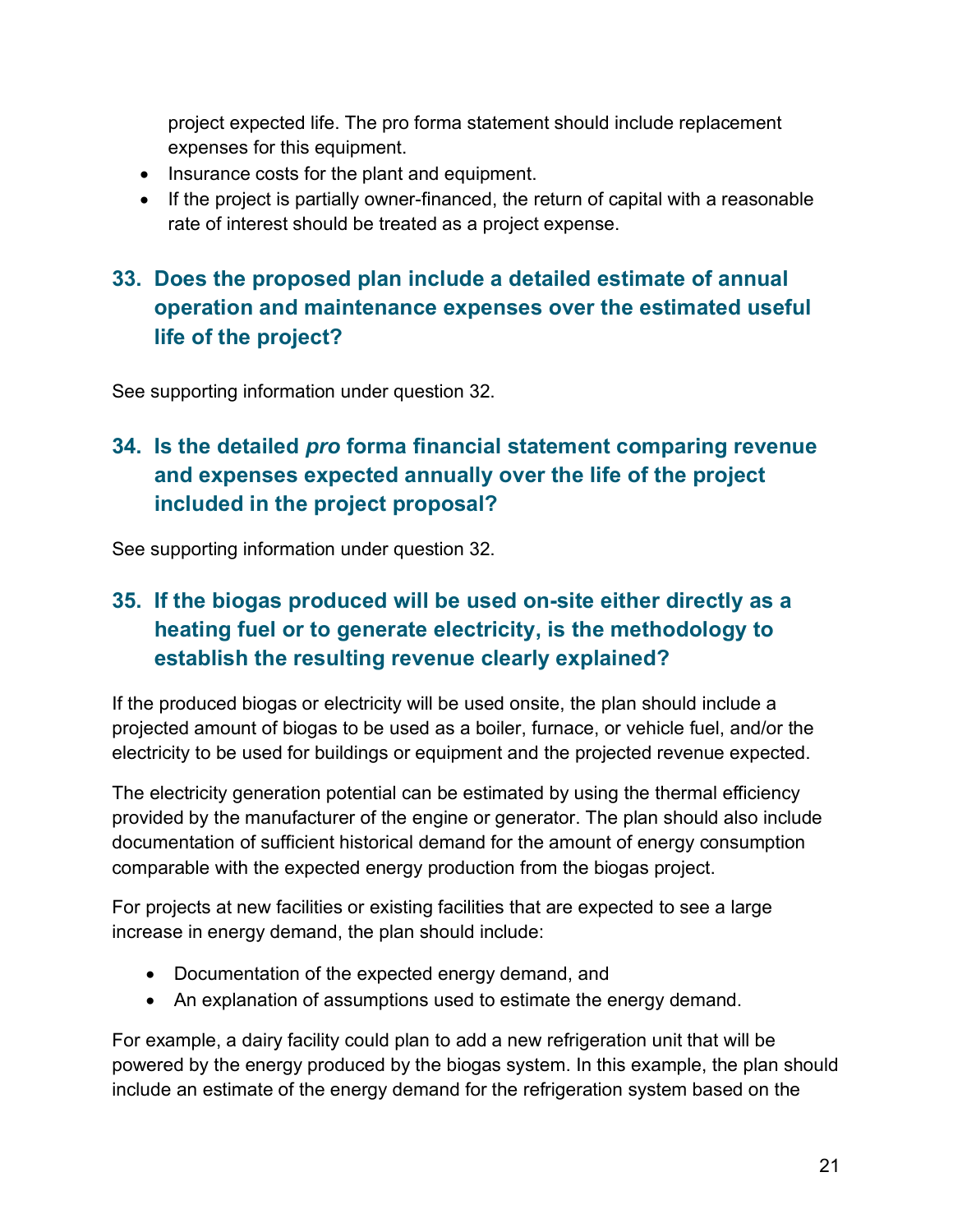manufacturer's specifications, as well as energy demand from other systems at the facility.

The documentation of historical and/or expected energy demand should account for seasonal variation in demand, if applicable. The purpose of this documentation is to ensure that the project will not produce substantially more energy than can be used onsite.

#### **36. If processed biogas or electricity generated using biogas will be sold to a third party, does the plan provide copies of contractual agreements or letters of intent?**

If the project will sell processed biogas or electricity to a third party, the plan should provide copies of contractual agreements or letters of intent covering the sale of the biogas. For example, projects where biogas is used to generate electricity should include a Power Purchase Agreement. Documentation of similar biogas off-take agreements are needed to support the validity of all expected sources of income.

#### **37. Is revenue from the sale of low carbon fuel standard credits, renewable energy certificates, and any other green attributes included in the expected sources of revenue? If so, is there evidence of purchase agreements?**

For projects claiming income from carbon emission credits, Renewable Electricity Certificates, or other sources, the plan should include the contract or letter of intent for the purchase of the credits or certificates. For projects claiming income from carbon emission credits, the plan should also include the calculations of the carbon emission reductions for which they will be claiming credit.

#### **Summary**

This checklist and supporting information should be used to review project plans or proposals to determine whether there is sufficient information to determine the technical and financial feasibility of the project. The checklist provides project developers with an outline of the information needed to prepare more complete plans or proposals for project financing and is also designed to assist government agencies and financial institutions conduct a systematic review of proposals for project financing.

Reviewers should pay particular attention to four critical, overarching questions in determining the viability of a project: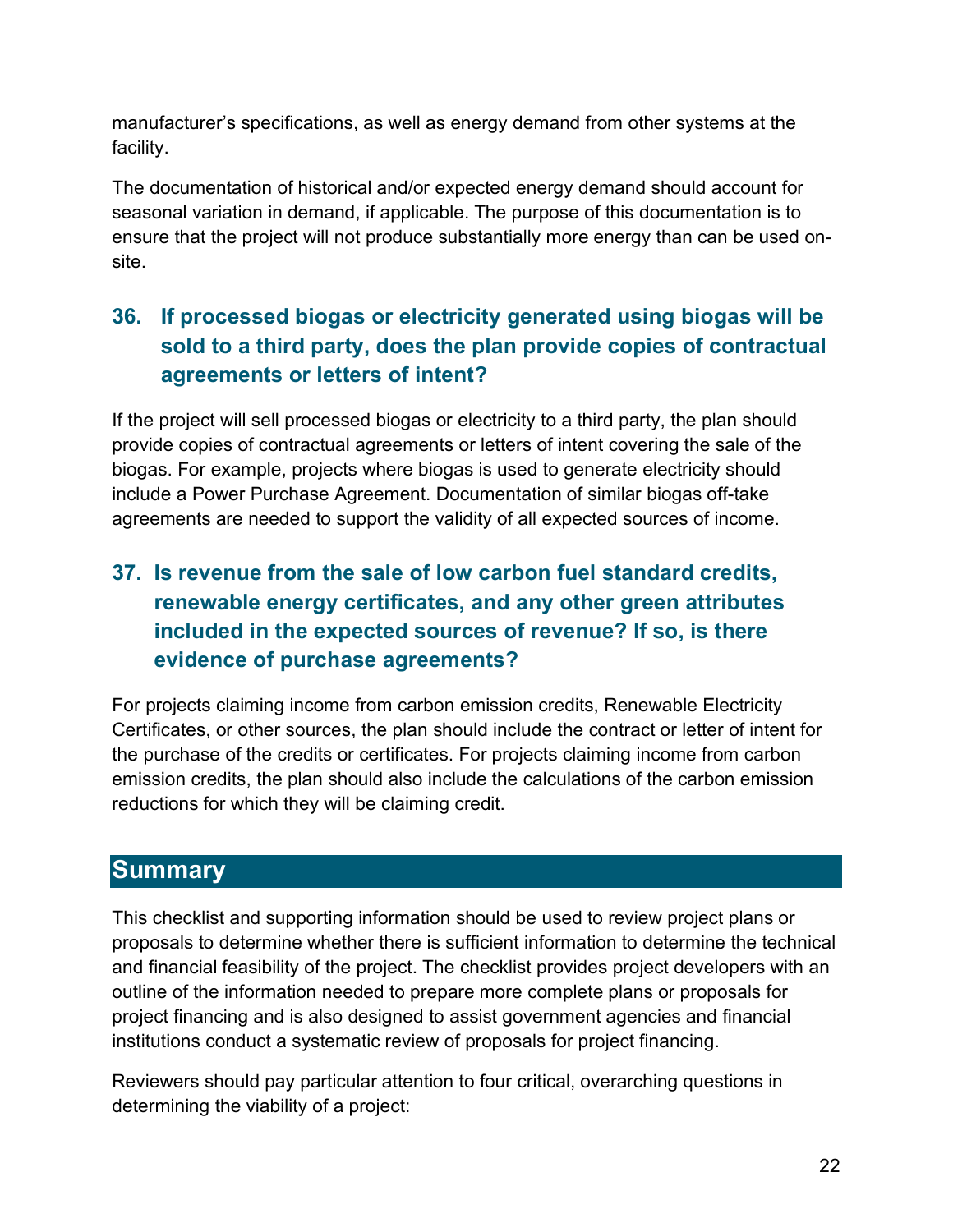- Has the plan demonstrated the ability to obtain a sufficient and consistent supply of feedstocks for the project?
- Do the individuals responsible for construction, operation, and maintenance have the necessary skills, education, and/or experience with AD systems?
- Has the plan demonstrated the ability of the project to produce sufficient quantities of biogas?
- Has the plan demonstrated the financial feasibility of the project, including executed contracts or binding letters of intent covering the sale of the biogas, electricity, and/or other products from the project?

Project developers should provide enough information in their plans to answer these four critical questions.

# **Abbreviations and Acronyms**

| <b>AD</b>  | anaerobic digester        |
|------------|---------------------------|
| <b>HRT</b> | hydraulic retention time  |
| <b>LHV</b> | lower heating value       |
| O&M        | operation and maintenance |
| <b>TS</b>  | total solids              |
| VS         | volatile solids           |